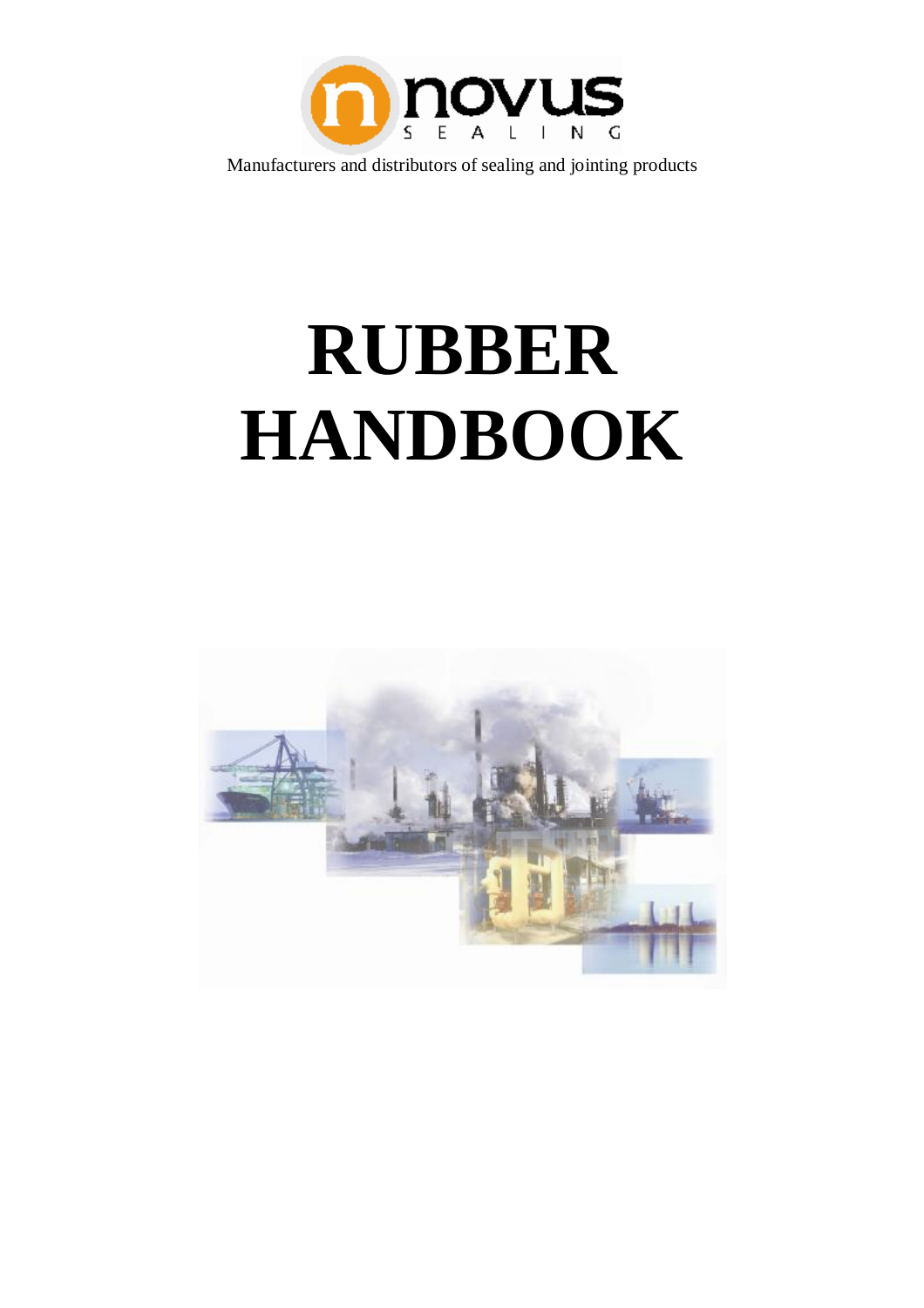

Rubber has been used in engineering applications for well over one hundred years. Yet engineers and designers have difficulty in correlating the terms and expressions used by the rubber technologist with those they use themselves. Tensile strength, hardness, elongation and creep, for example are terms familiar to engineers but their meaning in rubber technology can often be quite different.

#### **What is rubber?**

Rubbers are loosely described as materials which show 'elastic' properties. Such materials are generally long chain molecules known as 'polymers' and the combination of elastic and polymer has led to the alternative name of 'elastomers'. Rubbers and elastomers will be considered to be synonymous in this work.

One easily understood definition of a rubber or elastomers is a material which at room temperature can be stretched repeatedly to at least twice its original length and upon immediate release of the stress, will return with force to approximately its original length.

#### **Natural and Synthetic**

Natural rubber (NR) is generated in the Hevea brasiliensis tree as an emulsion of cispoly-isoprene and water known as latex. The milky liquid is exuded from the tree when it is cut and is collected in small cups. Latex is also obtained in small quantities from the Guayule shrub. The latex is coagulated and then dried to produce clear crepe rubber. If it is dried in the presence of smoke it becomes a light brown colour and is called smoked sheet. Natural rubber was the only rubber available for more than a century but the growth in the demand for tyres has outstripped the available supply and today NR represents less than 33% of the total usage of rubber.

Synthetic rubber is prepared by reacting suitable monomers to form polymers and can be obtained as a water emulsion or as a suspension in water or solvents. Small quantities of methyl rubbers were made during the First World War but the first commercially successful synthetic rubber was Du Pont's Neoprene, polychloroprene introduced in 1931. Since that time, Du Pont alone has introduced nine distinct groups of synthetic elastomers and there are no less than eight general classes of synthetic rubber, with 44 sub-classes, listed by American Society for Testing and Materials (ASME).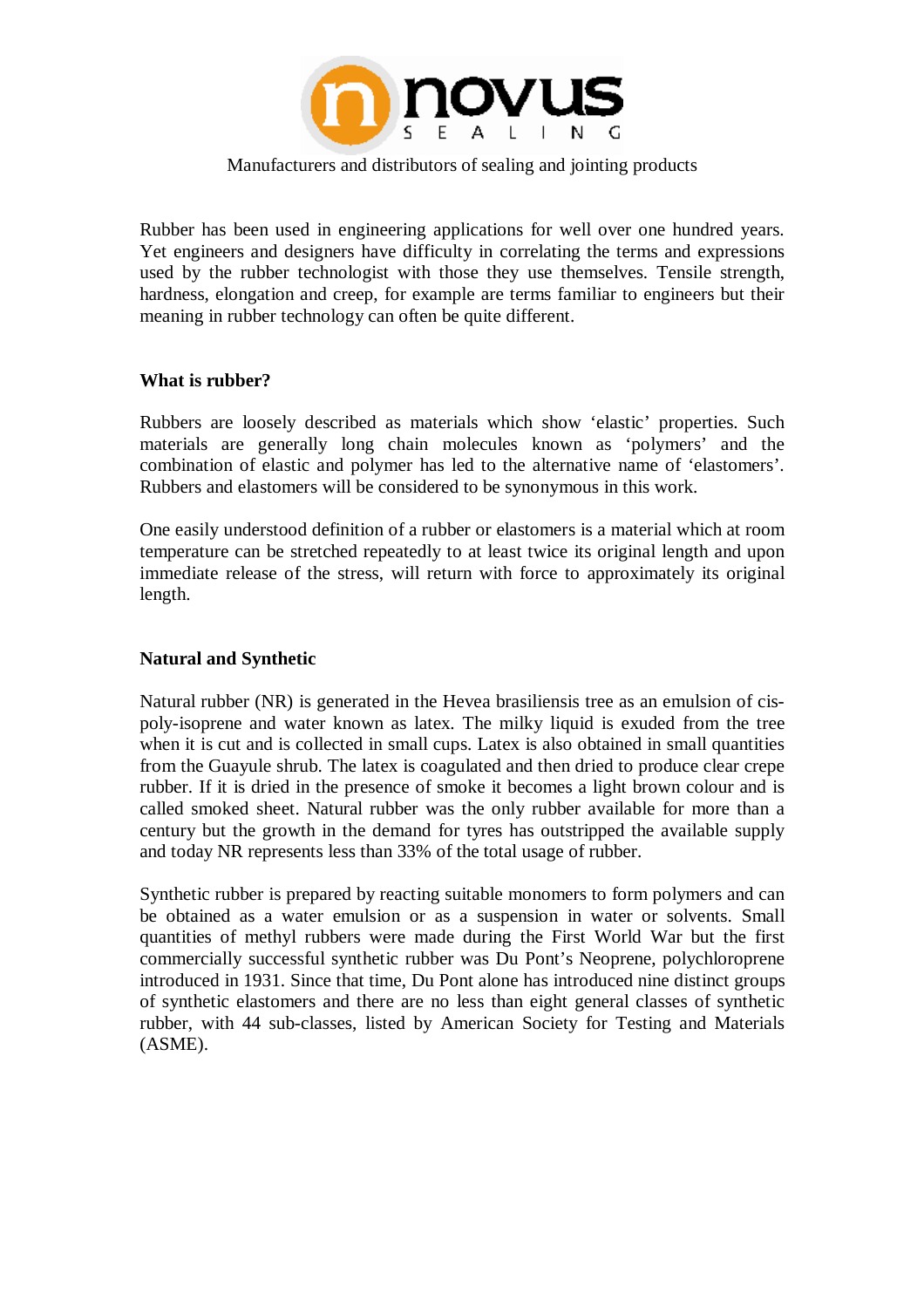

#### **Compounding**

The raw or base polymers vary from soft plastic materials to tough gristly substances and generally, they are not suitable for use in the form in which they are supplied. Their elastomeric properties have to be developed by further compounding and the possible permutations and combinations are infinite. Fillers such as carbon black and finely ground silica can be used to provide reinforcement; oils, waxes and fatty acids can be used to improve processability and colours can be obtained by incorporating suitable pigments. Other additives are used to improve chemical resistance and to assist in the curing process. Rubber compounds usually contain less than 50% of the raw polymer and in some cases, e.g. flooring, the rubber content can be less than 25%.

#### **Vulcanisation**

Most rubbers when they have been compounded need to be vulcanized or cured. Chemically the process produces crosslink's in the molecular structure, which provide the physical properties required and which give the finished rubber, chemical and thermal suitability. However there is one group of rubbers, the thermoplastic elastomers (TPE), which do not require vulcanizing. Examples include Du Pont's HYTREL engineering thermoplastic elastomer and ALCRYN melt-processable, halogenated polyolefin rubber.

#### **Processing**

Rubber compounding is generally carried out on open rubber mills or large internal mixers. Open mills consist of two roller (typically 2M across and 0.6mm in diameter) which rotate in opposite directions. The rolls can be heated or cooled as necessary. The rubber is placed on the rolls and mixing is achieved by the shearing action induced at the 'nip' between the rolls. Additives are added in carefully weighed quantities during the the mixing process. After the mixing operation is complete, the compound is removed from the mill in the form of sheet.

Internal mixers have an enclosed chamber in which two rotors with helical blades turn in opposite directions at slightly different speeds. The blades impart a shearing action to the rubber which quickly produces a homogeneous mix. Cooling water or steam is circulated through the rotors and various parts of the casing to maintain the optimum temperature conditions. Mixing is by batch and the compound is dropped from the bottom of the internal mixer onto an open mill and then removed as sheet. The sheet generally requires pre-shaping into blanks of suitable dimensions for moulding into finished parts.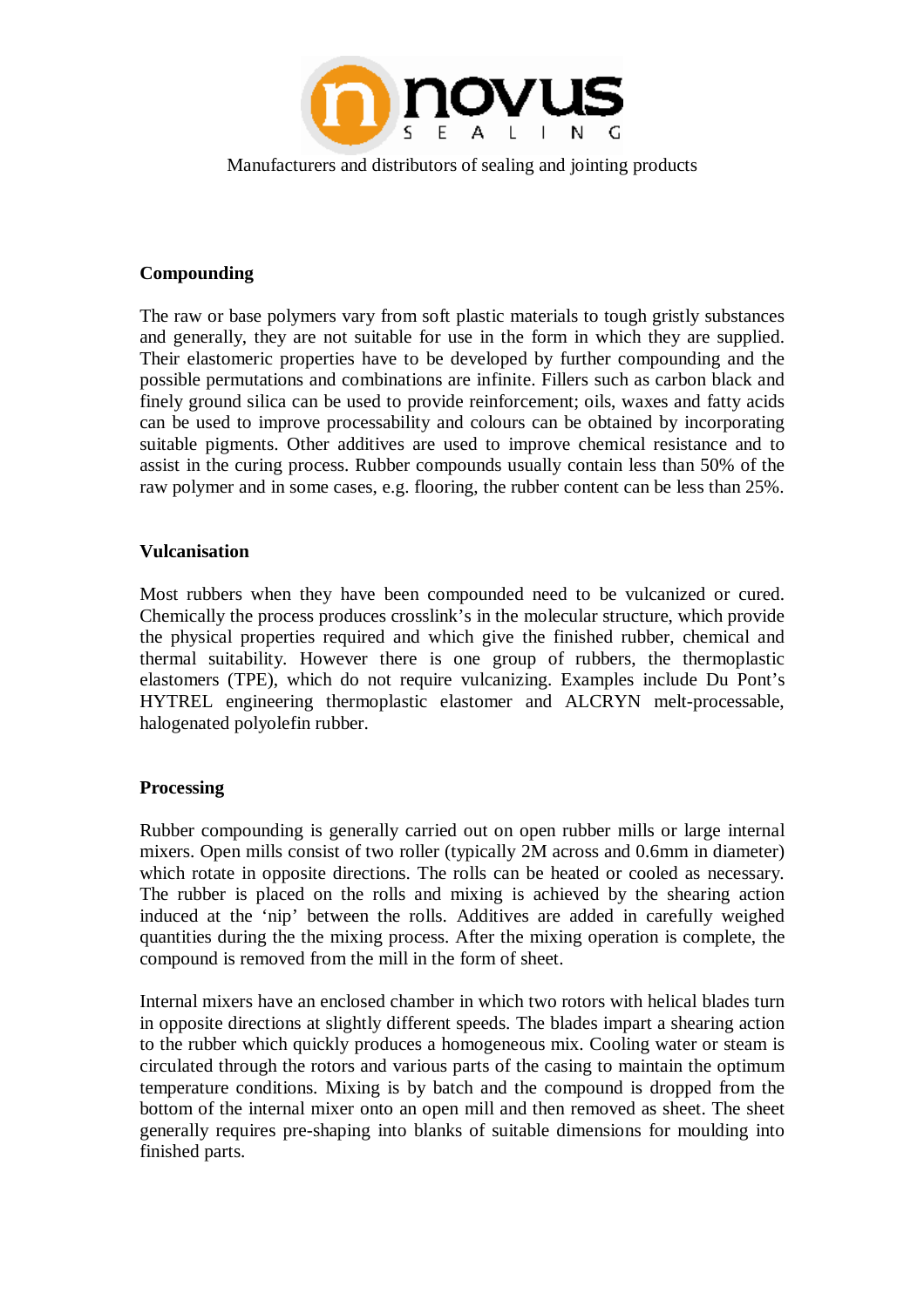

## **White Hygenic**

| Description:          | Natural Rubber especially formulated for use within the Food<br>Industry, meeting the requirements of FDA regulations part 177   |                                     |
|-----------------------|----------------------------------------------------------------------------------------------------------------------------------|-------------------------------------|
| <b>Specification:</b> | Hardness                                                                                                                         | Shore A 50                          |
|                       | Specific Gravity                                                                                                                 | 1.31                                |
|                       | <b>Working Temperature</b>                                                                                                       | -40 $^{\circ}$ C to 80 $^{\circ}$ C |
|                       | <b>Tensile Strength</b>                                                                                                          | 10Mpa                               |
|                       | Elongation                                                                                                                       | 500%                                |
| <b>Properties:</b>    | Excellent Mechanical & Dynamic properties                                                                                        |                                     |
|                       | Low Compression Set & High Resilience                                                                                            |                                     |
|                       | Moderate ozone resistance<br>Good resistance to Dilute Acids $\&$ Oils, but not adequate for<br>use with Hydrocarbons & Solvents |                                     |
|                       |                                                                                                                                  |                                     |
|                       | Good Abrasion resistance                                                                                                         |                                     |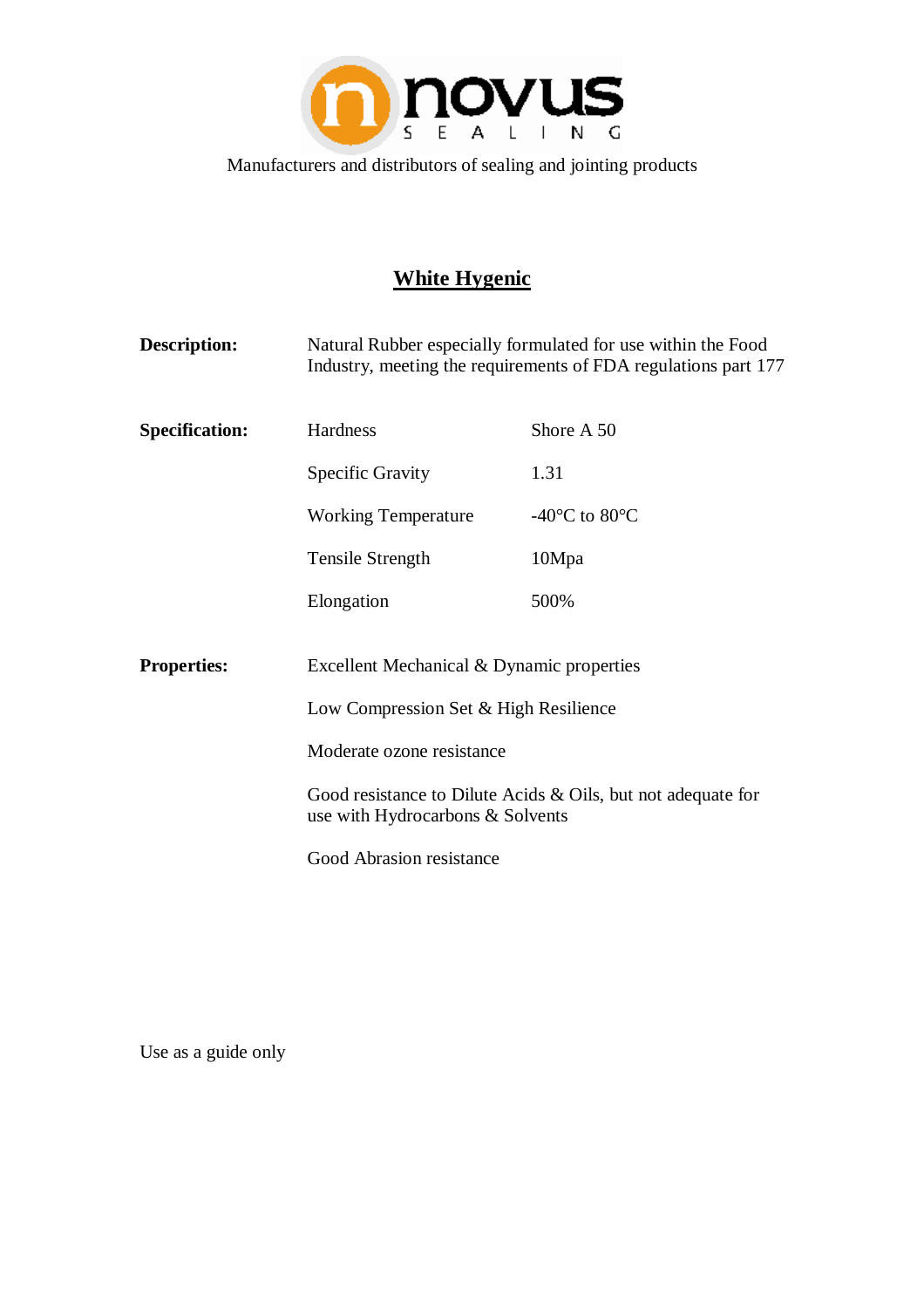

# **Nitrile**

| <b>Description:</b>   | butadiene & acrylonitrile                                                                                                                                                                                                           | Nitrile rubber or acrylonitrile-butadiene is a copolymer of |  |
|-----------------------|-------------------------------------------------------------------------------------------------------------------------------------------------------------------------------------------------------------------------------------|-------------------------------------------------------------|--|
| <b>Specification:</b> | Hardness                                                                                                                                                                                                                            | Shore A 60                                                  |  |
|                       | Specific Gravity                                                                                                                                                                                                                    | 1.28                                                        |  |
|                       | <b>Working Temperature</b>                                                                                                                                                                                                          | -30 $\rm{^{\circ}C}$ to 120 $\rm{^{\circ}C}$                |  |
|                       | <b>Tensile Strength</b>                                                                                                                                                                                                             | 10Mpa                                                       |  |
|                       | Elongation                                                                                                                                                                                                                          | 350%                                                        |  |
| <b>Properties:</b>    | <b>Resistance to Oils</b>                                                                                                                                                                                                           |                                                             |  |
|                       | impermeability to gases                                                                                                                                                                                                             | Good mechanical properties, like traction, compression $\&$ |  |
|                       | Ages moderately well<br>Good adhesion to metal                                                                                                                                                                                      |                                                             |  |
|                       |                                                                                                                                                                                                                                     |                                                             |  |
|                       | Moderate resistance to cold                                                                                                                                                                                                         |                                                             |  |
|                       | Resistance to Chemicals; good resistance to inorganic chemical<br>products-with the exception of antioxidant agents & chlorine.<br>In general, have satisfactory resistance to hydrocarbons, but<br>limited resistance to aromatics |                                                             |  |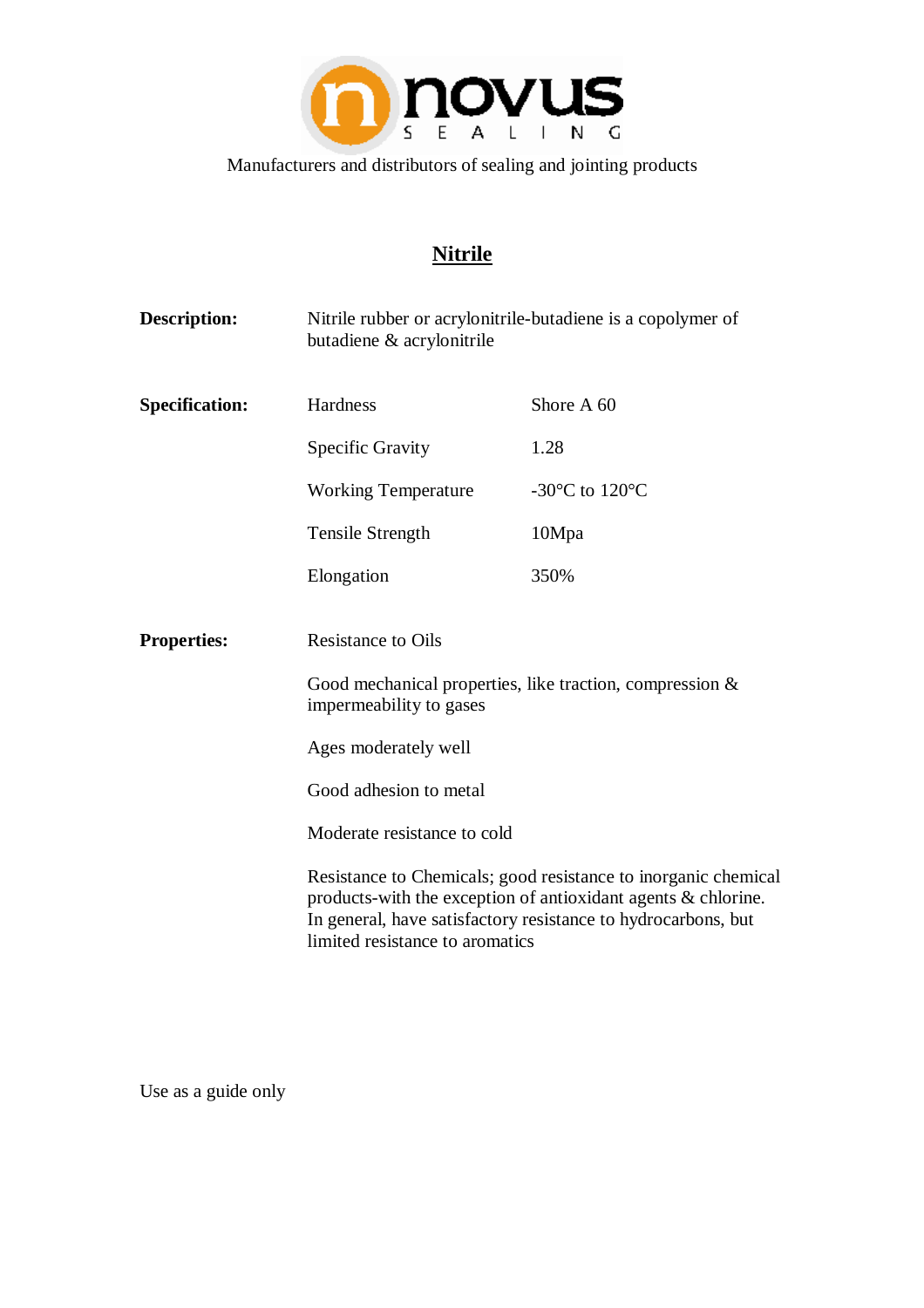

# **Natural Rubber Insertion**

| <b>Description:</b>   | Natural Rubber is CIS-Polyisoprene an extract of latex of<br>included                  | Hevea Basiliensis. An insert of either Polyester or Cotton is |
|-----------------------|----------------------------------------------------------------------------------------|---------------------------------------------------------------|
| <b>Specification:</b> | Hardness                                                                               | Shore A 65                                                    |
|                       | Specific Gravity                                                                       | 1.49                                                          |
|                       | <b>Working Temperature</b>                                                             | -25 $\rm{^{\circ}C}$ to 70 $\rm{^{\circ}C}$                   |
|                       | <b>Tensile Strength</b>                                                                | 4.5Mpa                                                        |
|                       | Elongation                                                                             | 350%                                                          |
| <b>Properties:</b>    | <b>Excellent Mechanical properties</b>                                                 |                                                               |
|                       | Low Compression Set & High Resilience                                                  |                                                               |
|                       | Dynamic properties are excellent                                                       |                                                               |
|                       | Good ozone, acid & alkali resistance, but not adequate for use<br>with oils & solvents |                                                               |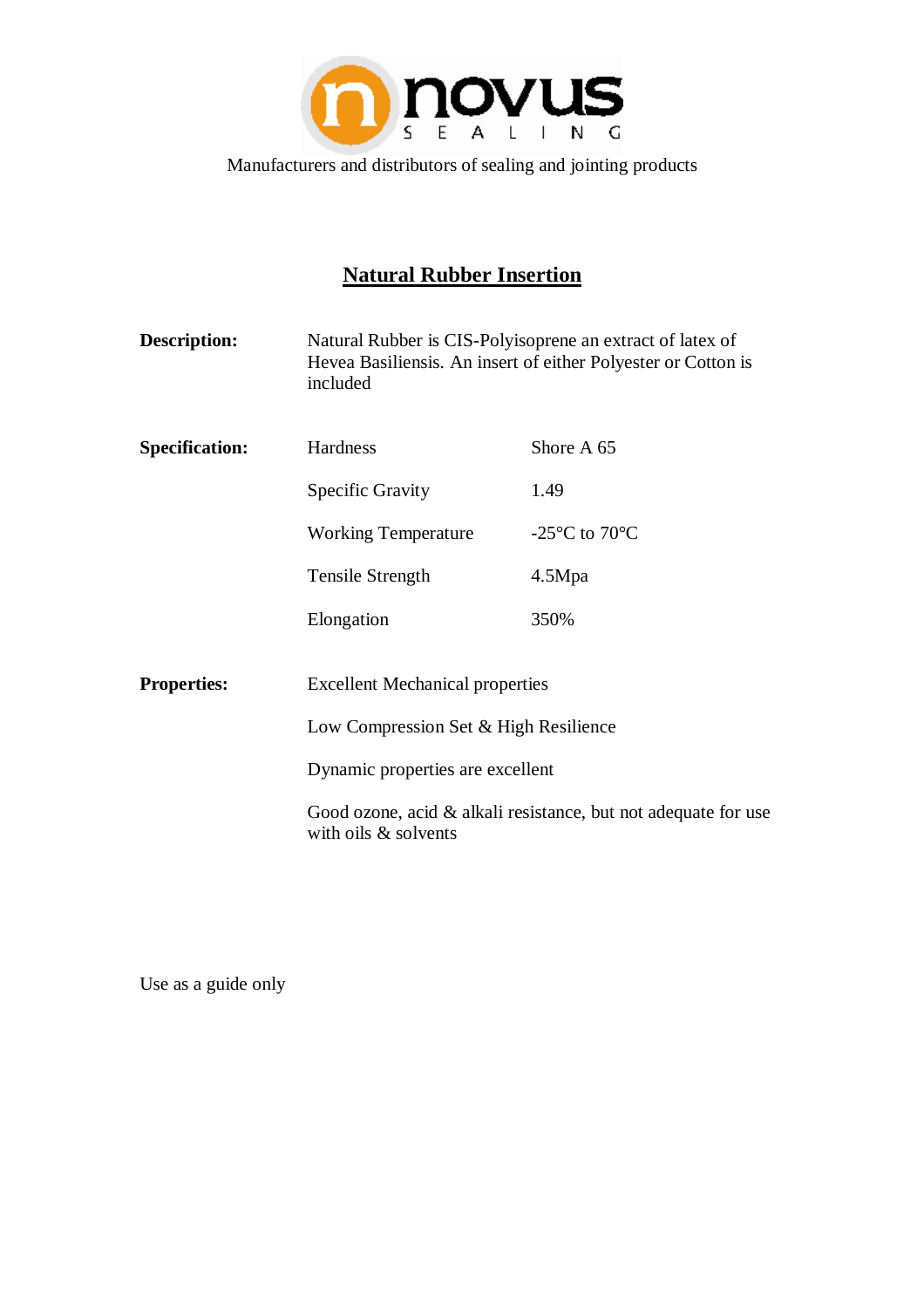

# **Neoprene**

| <b>Description:</b>   | Neoprene is a homopolymer of Chloroprene (chlorobutadiene)                                                                                                                           |                                             |
|-----------------------|--------------------------------------------------------------------------------------------------------------------------------------------------------------------------------------|---------------------------------------------|
| <b>Specification:</b> | Hardness                                                                                                                                                                             | Shore A 65                                  |
|                       | Specific Gravity                                                                                                                                                                     | 1.49                                        |
|                       | <b>Working Temperature</b>                                                                                                                                                           | -25 $\rm{^{\circ}C}$ to 90 $\rm{^{\circ}C}$ |
|                       | Tensile Strength                                                                                                                                                                     | 4Mpa                                        |
|                       | Elongation                                                                                                                                                                           | 200%                                        |
| <b>Properties:</b>    | <b>Excellent Mechanical properties</b>                                                                                                                                               |                                             |
|                       | Good resistance to heat, ozone $\&$ the elements<br>Fireproof properties<br>Good adhesion to metal                                                                                   |                                             |
|                       |                                                                                                                                                                                      |                                             |
|                       |                                                                                                                                                                                      |                                             |
|                       | Resistant to most chemical products, except oxidant acids &<br>halogens. Not resistant to most organic compounds, except<br>alcohol. Moderately resistance to aliphatic hydrocarbons |                                             |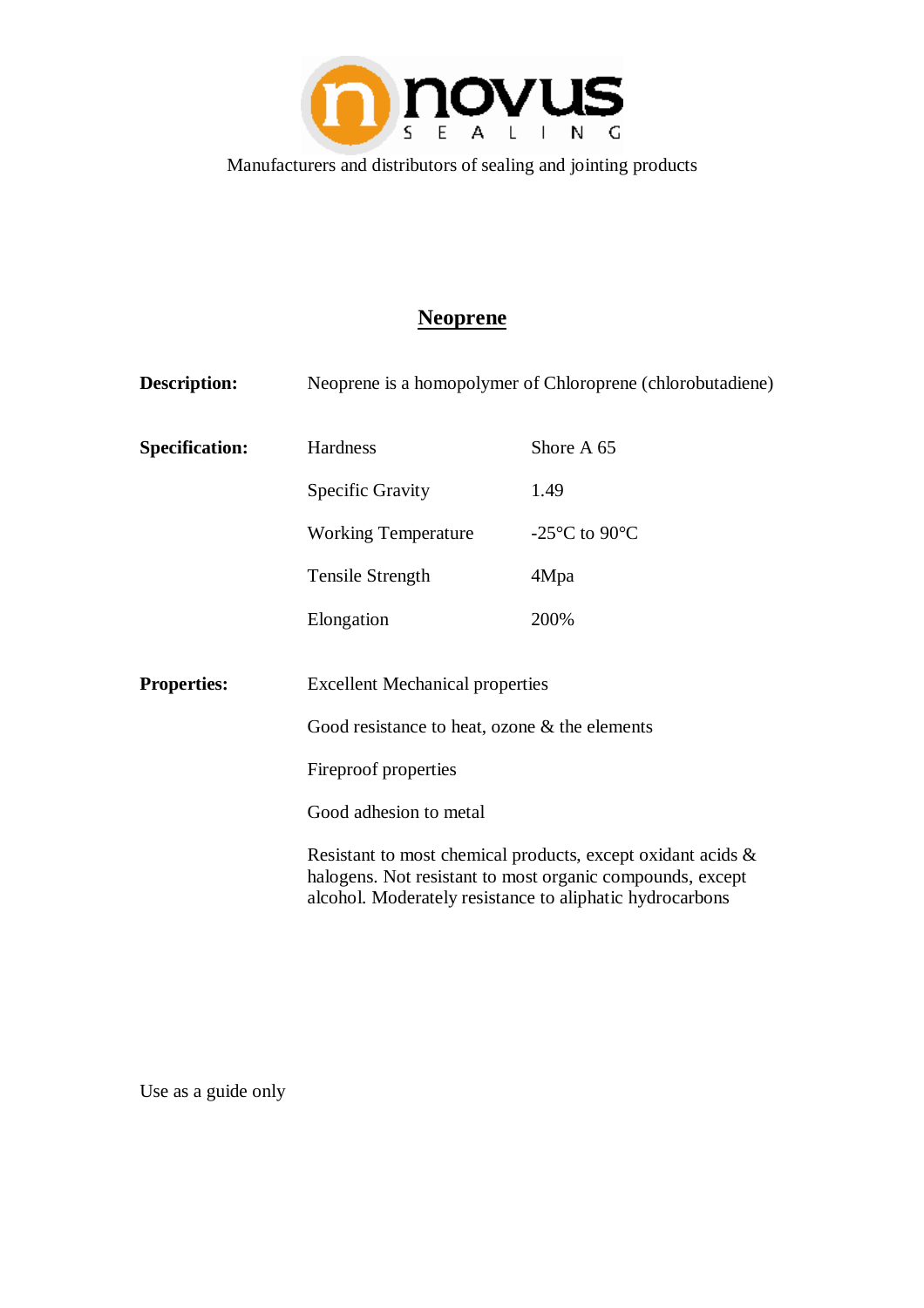

# **EPDM POTABLE WATER**

| <b>Description:</b>   | EPDM is a terpolymer of ethylene, propylene $&$ diene                                                                                                                                                                                                                                                                           |                                                                                                                                                                                                                                                                                                                                                                                                   |
|-----------------------|---------------------------------------------------------------------------------------------------------------------------------------------------------------------------------------------------------------------------------------------------------------------------------------------------------------------------------|---------------------------------------------------------------------------------------------------------------------------------------------------------------------------------------------------------------------------------------------------------------------------------------------------------------------------------------------------------------------------------------------------|
| <b>Specification:</b> | Hardness                                                                                                                                                                                                                                                                                                                        | Shore A 70                                                                                                                                                                                                                                                                                                                                                                                        |
|                       | Specific Gravity                                                                                                                                                                                                                                                                                                                | 1.18                                                                                                                                                                                                                                                                                                                                                                                              |
|                       | <b>Working Temperature</b>                                                                                                                                                                                                                                                                                                      | -45 $\rm{^{\circ}C}$ to 120 $\rm{^{\circ}C}$                                                                                                                                                                                                                                                                                                                                                      |
|                       | Tensile Strength                                                                                                                                                                                                                                                                                                                | 11Mpa                                                                                                                                                                                                                                                                                                                                                                                             |
|                       | Elongation                                                                                                                                                                                                                                                                                                                      | 250%                                                                                                                                                                                                                                                                                                                                                                                              |
| <b>Properties:</b>    | chemical products<br>Excellent electrical properties<br>aromatics & halogenated solvent<br>Moderate adhesion to metal & different substrates<br>Very good results with hot water & high pressure steam<br>Resistant to most inorganic chemical products. Limited<br>alcohol and detergents<br>activity $\&$ no mutagenic effect | Excellent resistance to ageing, ozone $\&$ numerous corrosive<br>Not resistant to oils & damaged by aliphatic hydrocarbons,<br>resistance to oxidant acids but highly resistant to mineral acids,<br>Certified to AS/NZ 4020:2002 as a product for use in contact<br>with drinking water. In particular, in terms of taste, appearance,<br>Non growth of micro organisms, non growth of Cytotoxic |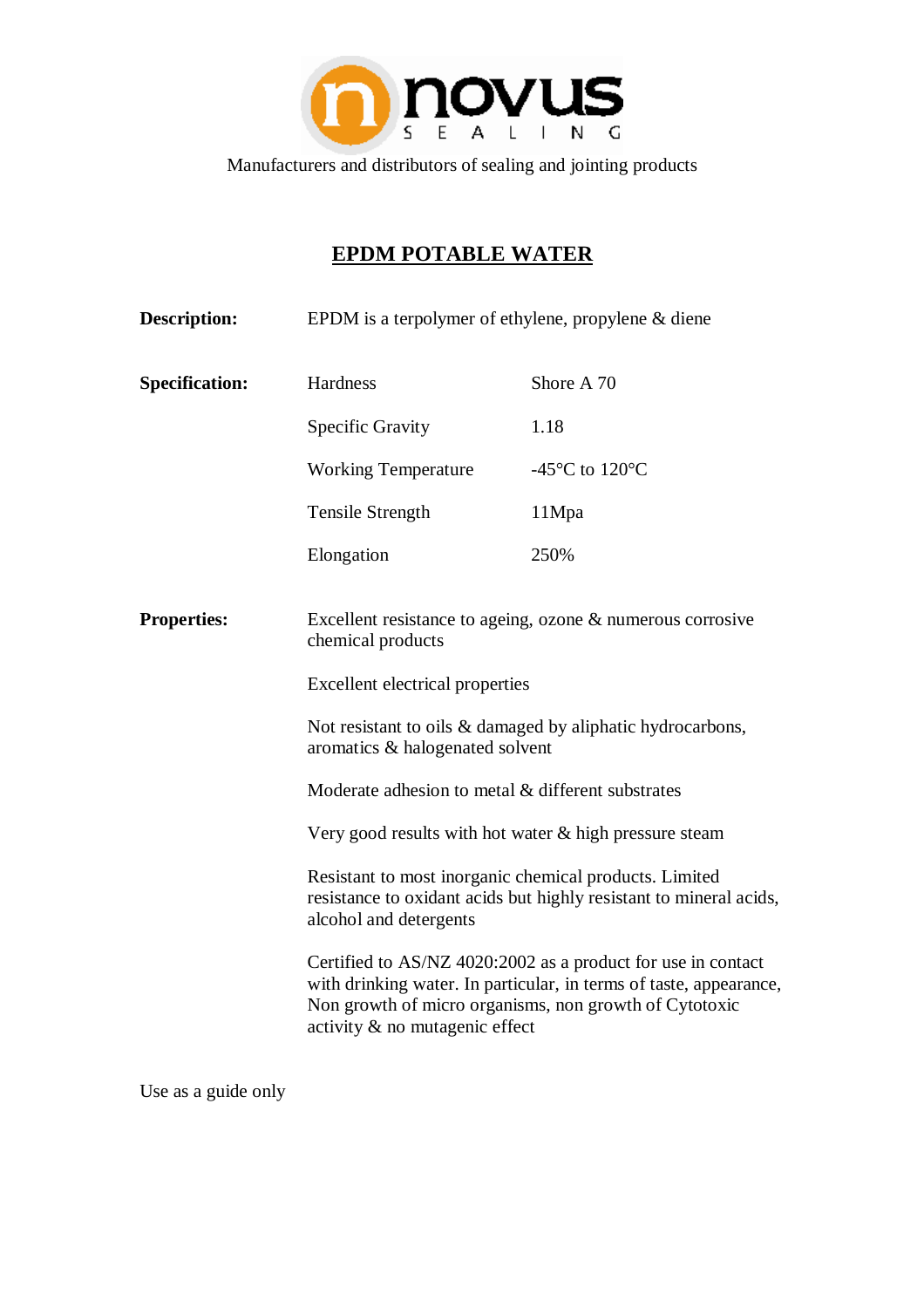

# **EPDM**

| <b>Description:</b>   | EPDM is a terpolymer of ethylene, propylene & diene                                                                                                                                                                    |                                                                    |
|-----------------------|------------------------------------------------------------------------------------------------------------------------------------------------------------------------------------------------------------------------|--------------------------------------------------------------------|
| <b>Specification:</b> | Hardness                                                                                                                                                                                                               | Shore A 70                                                         |
|                       | <b>Specific Gravity</b>                                                                                                                                                                                                | 1.31                                                               |
|                       | <b>Working Temperature</b>                                                                                                                                                                                             | -45 $\rm{^{\circ}C}$ to 120 $\rm{^{\circ}C}$                       |
|                       | Tensile Strength                                                                                                                                                                                                       | 7Mpa                                                               |
|                       | Elongation                                                                                                                                                                                                             | 300%                                                               |
| <b>Properties:</b>    | Excellent resistance to ageing, ozone $\&$ numerous corrosive<br>chemical products<br>Excellent electrical properties<br>Not resistant to oils & damaged by aliphatic hydrocarbons,<br>aromatics & halogenated solvent |                                                                    |
|                       | Moderate adhesion to metal & different substrates                                                                                                                                                                      |                                                                    |
|                       | Very good results with hot water $\&$ high pressure steam                                                                                                                                                              |                                                                    |
|                       | Resistant to most inorganic chemical products. Limited<br>alcohol and detergents                                                                                                                                       | resistance to oxidant acids but highly resistant to mineral acids, |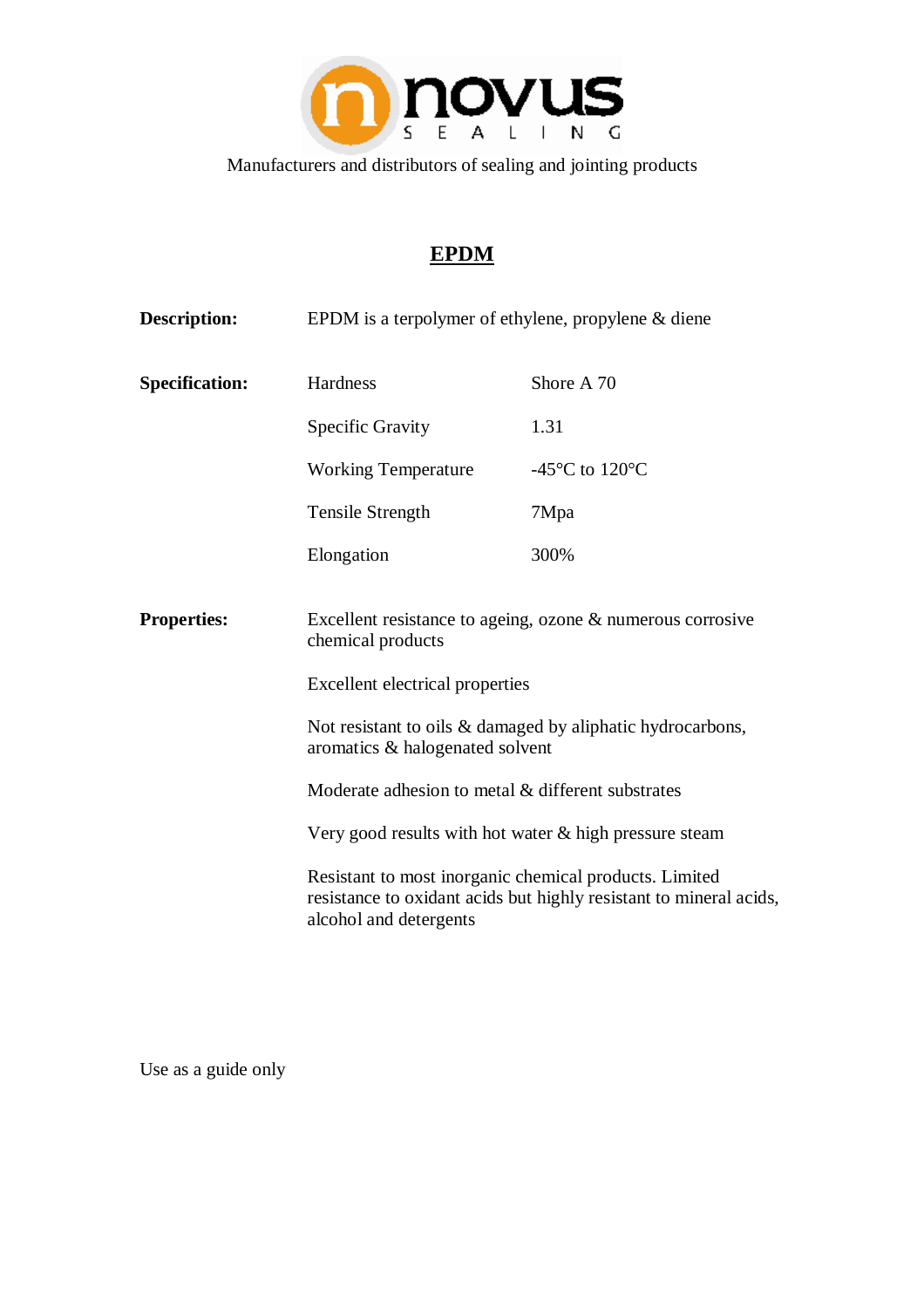

# **Silicone**

| <b>Description:</b>   | Silicone Rubber - Red or White                                                                                                                                                                 |                                                               |
|-----------------------|------------------------------------------------------------------------------------------------------------------------------------------------------------------------------------------------|---------------------------------------------------------------|
| <b>Specification:</b> | Hardness                                                                                                                                                                                       | Shore A 60                                                    |
|                       | Specific Gravity                                                                                                                                                                               | 1.28                                                          |
|                       | <b>Working Temperature</b>                                                                                                                                                                     | -60 $\rm{^{\circ}C}$ to 200 $\rm{^{\circ}C}$                  |
|                       | <b>Tensile Strength</b>                                                                                                                                                                        | 7.5Mpa                                                        |
|                       | Elongation                                                                                                                                                                                     | 300%                                                          |
|                       | <b>Tear Strength</b>                                                                                                                                                                           | $17$ N/mm                                                     |
| <b>Properties:</b>    | Excellent resistance to heat (dry air) at $200^{\circ}$ C continuous &<br>250°C intermittent.<br>Remains flexible at low temperature of $-60^{\circ}$ C<br>Resistant to UV, ozone & weathering |                                                               |
|                       | Exhibits low flammability $\&$ low smoke toxicity                                                                                                                                              |                                                               |
|                       | Good Electrical insulation properties                                                                                                                                                          |                                                               |
|                       | 177.2600                                                                                                                                                                                       | Conform to BS:EN:2260:1995 & FDA regulations FDA CFR          |
|                       | Have comparatively low mechanical properties, tensile<br>strength, elongation & tear strength - however they keep<br>constant even at high temperatures                                        |                                                               |
|                       | alkalis, esters & ketone should be avoided                                                                                                                                                     | Resistant to a range of general chemical products, but acids, |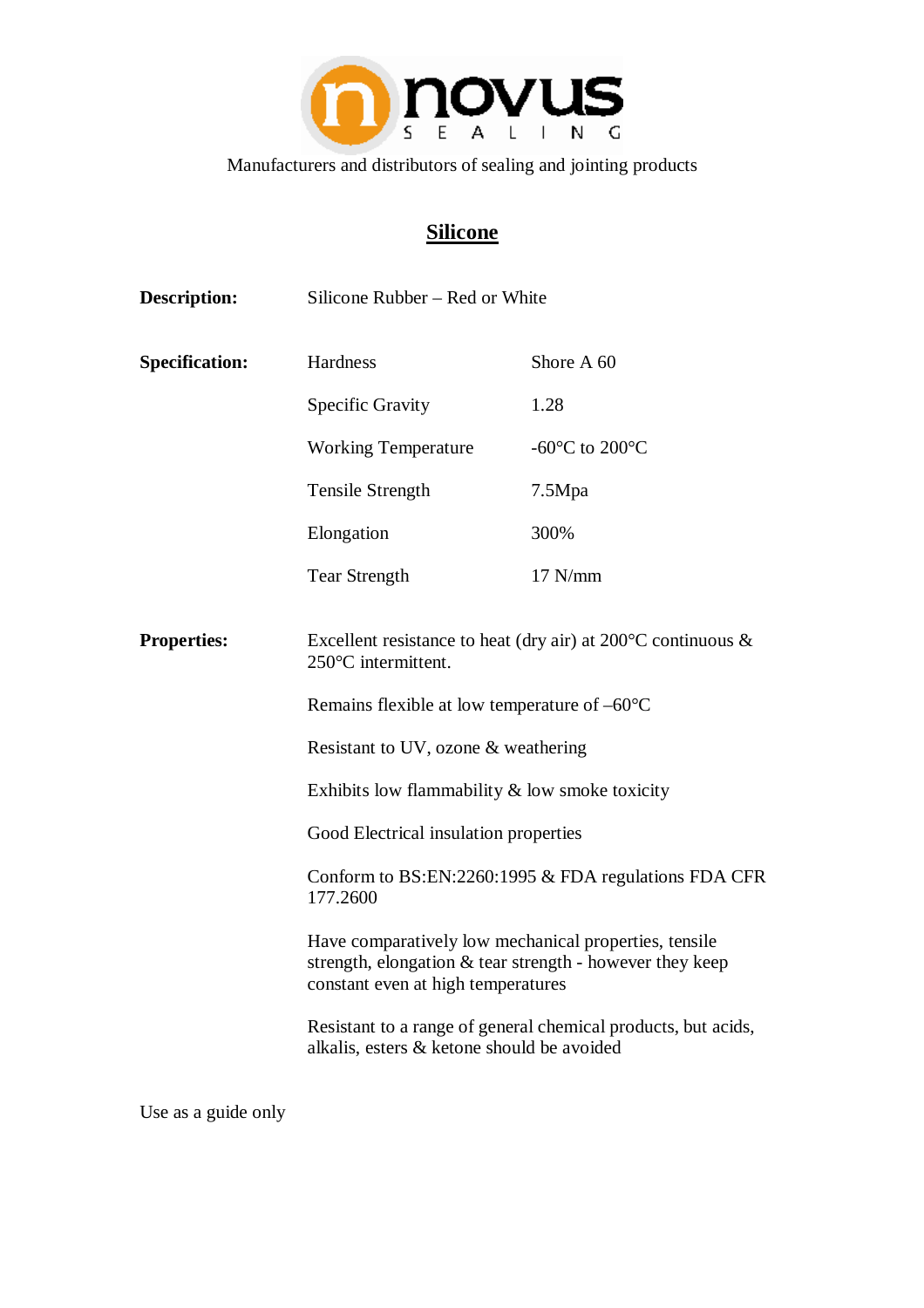

# **Viton A**

| <b>Description:</b>   | Viton is Hexafluoropropylene Vinylidene Fluoride                                                                                                                                                               |                                                               |
|-----------------------|----------------------------------------------------------------------------------------------------------------------------------------------------------------------------------------------------------------|---------------------------------------------------------------|
| <b>Specification:</b> | Hardness                                                                                                                                                                                                       | Shore A 72                                                    |
|                       | Specific Gravity                                                                                                                                                                                               | 1.98                                                          |
|                       | <b>Working Temperature</b>                                                                                                                                                                                     | -30 $\rm{^{\circ}C}$ up to 250 $\rm{^{\circ}C}$               |
|                       | Tensile Strength                                                                                                                                                                                               | 5Mpa                                                          |
|                       | Elongation                                                                                                                                                                                                     | 220%                                                          |
| <b>Properties:</b>    | Extraordinary resistance to heat, with continuous heat up to<br>$250^{\circ}$ C                                                                                                                                |                                                               |
|                       | Resistance also to low temperature – minus $30^{\circ}$ C                                                                                                                                                      |                                                               |
|                       | Self extinguishing $\&$ resistance to ozone $\&$ the elements                                                                                                                                                  |                                                               |
|                       |                                                                                                                                                                                                                | Excellent compression set in compression at high temperatures |
|                       | Resistance to chemicals. Of all synthetic rubber types, viton is<br>the most resistant to hydrocarbons, aliphatic as well as<br>aromatics & chlorinated. Extremely resistant to alkalis,<br>including oxidants |                                                               |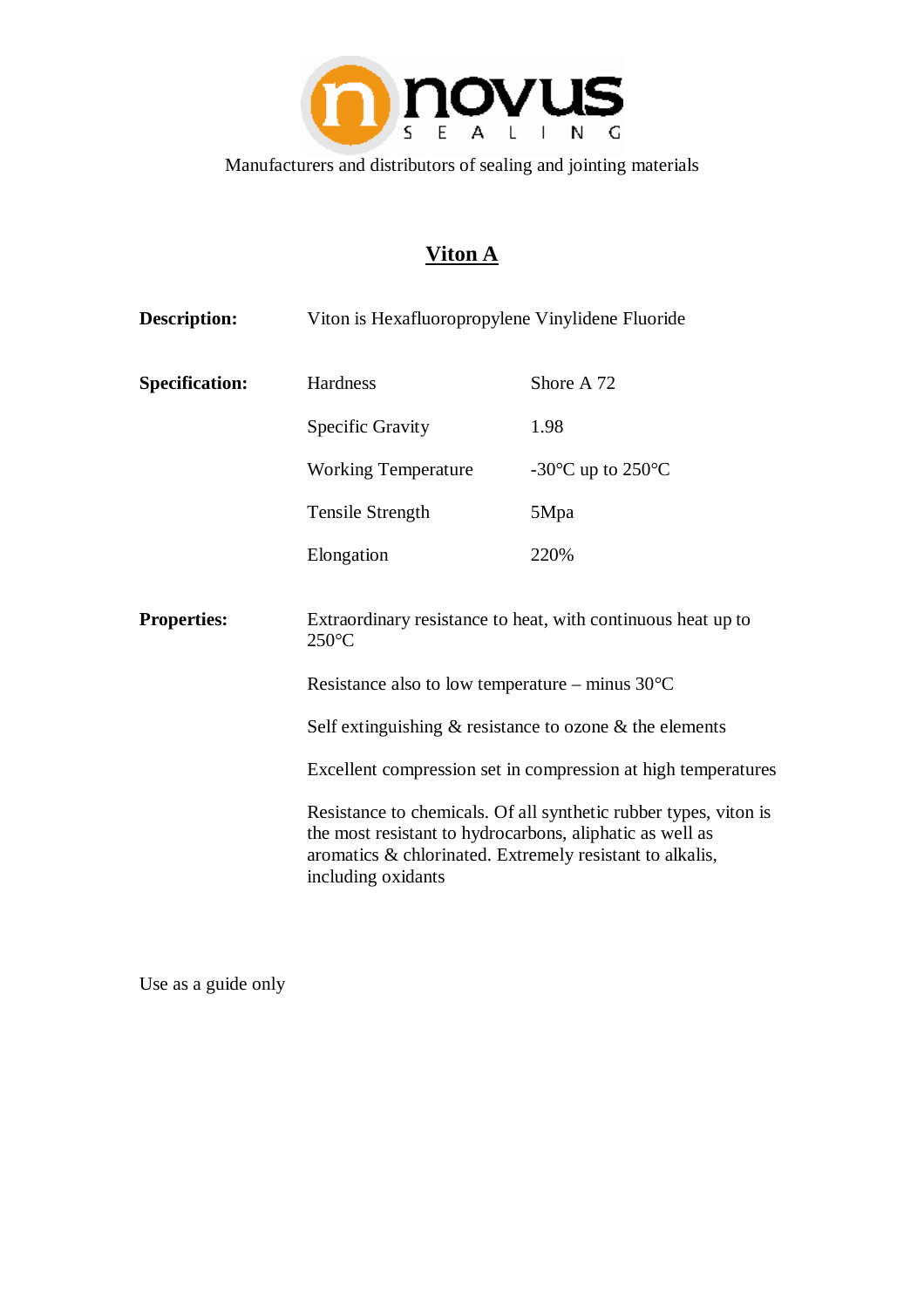

# **SKIRTING RUBBER**

| <b>Description:</b>   | Natural rubber & Styrene Butadiene Rubber                                                                                                                                          |                                                               |
|-----------------------|------------------------------------------------------------------------------------------------------------------------------------------------------------------------------------|---------------------------------------------------------------|
| <b>Specification:</b> | Hardness                                                                                                                                                                           | Shore A 65                                                    |
|                       | Specific Gravity                                                                                                                                                                   | 1.38                                                          |
|                       | <b>Working Temperature</b>                                                                                                                                                         | -25 $\rm{^{\circ}C}$ to 70 $\rm{^{\circ}C}$                   |
|                       | <b>Tensile Strength</b>                                                                                                                                                            | 7Mpa                                                          |
|                       | Elongation                                                                                                                                                                         | 350%                                                          |
| <b>Properties:</b>    | Good mechanical properties<br>Low compression set<br>Dynamic properties are very good<br>solvents<br>Ideally use is or conveyor belting skirting $\&$ dry scraping<br>applications | Good ozone resistance but not suitable for use with oils $\&$ |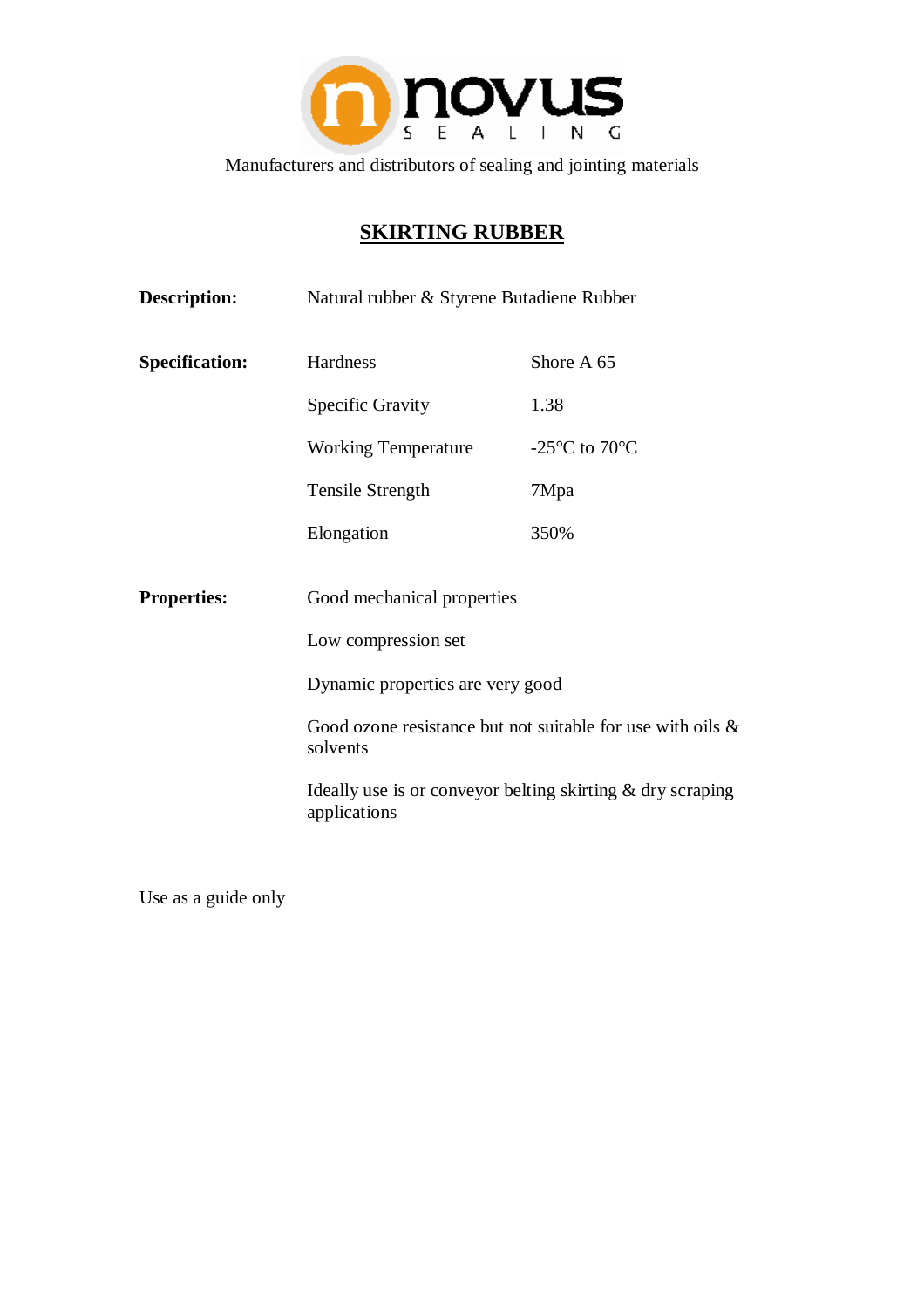

# **NEOPRENE DIAPHRAGM SHEETING**

#### ELASTOMER CHARACTERISTICS

| Description:                          | 1.5mmThick Neoprene/Nylon 1 ply |
|---------------------------------------|---------------------------------|
| Elastomer:                            | CR-Neo #3249                    |
| Colour:                               | <b>Black</b>                    |
| Gravity:                              | 1.36                            |
| Hardness:                             | 55 Shore A $(+/-5^{\circ})$     |
| Tensile Strength:                     | 11 Mpa                          |
| Elongation:                           | 500%                            |
| <b>Maximum Operating Temperature:</b> | $90^{\circ}$ C                  |

#### FABRIC CHARACTERISTICS

| Material:   | 100% Nylon (2/940 Warp & Weft) |
|-------------|--------------------------------|
| Weight:     | $368$ gm/m2                    |
| Thickness:  | $0.7$ mm                       |
| Cord Count: | $9 - 1$ Warp                   |
|             | $8-6$ Weft                     |

#### COATED FABRIC CHARACTERISTICS

| Thickness:            | $1.5$ mm $+0.3$ |
|-----------------------|-----------------|
| Weight:               | $1.8$ Kg/m2     |
| Tensile Strength:     | 100 Weft        |
|                       | 110 Warp        |
| <b>Mullins Burst:</b> | $>7500$ Kpa     |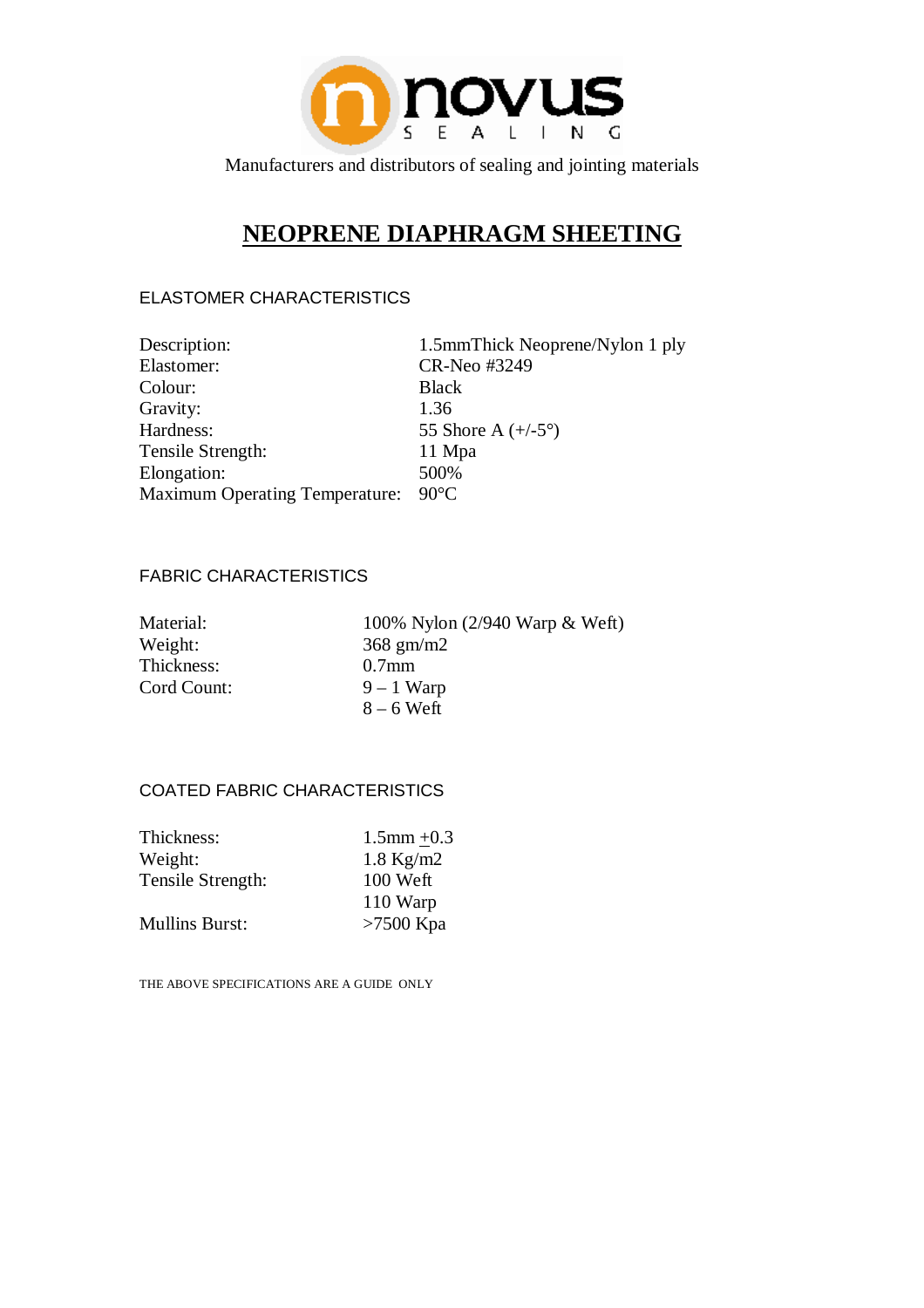

# **NEOPRENE DIAPHRAGM SHEETING**

#### ELASTOMER CHARACTERISTICS

| Description:                          | 3.0mmThick Neoprene/Nylon 1 ply |
|---------------------------------------|---------------------------------|
| Elastomer:                            | CR-Neo #3249                    |
| Colour:                               | <b>Black</b>                    |
| Gravity:                              | 1.36                            |
| Hardness:                             | 55 Shore A $(+/-5^{\circ})$     |
| Tensile Strength:                     | 11 Mpa                          |
| Elongation:                           | 500%                            |
| <b>Maximum Operating Temperature:</b> | $90^{\circ}$ C                  |
|                                       |                                 |

#### FABRIC CHARACTERISTICS

| Material:   | 100% Nylon (2/940 Warp & Weft) |
|-------------|--------------------------------|
| Weight:     | $368$ gm/m2                    |
| Thickness:  | $0.7$ mm                       |
| Cord Count: | $9 - 1$ Warp                   |
|             | $8-6$ Weft                     |

#### COATED FABRIC CHARACTERISTICS

| $3.0$ mm +0.3 |
|---------------|
| $3.8$ Kg/m2   |
| $100$ Weft    |
| 110 Warp      |
| $>7500$ Kpa   |
|               |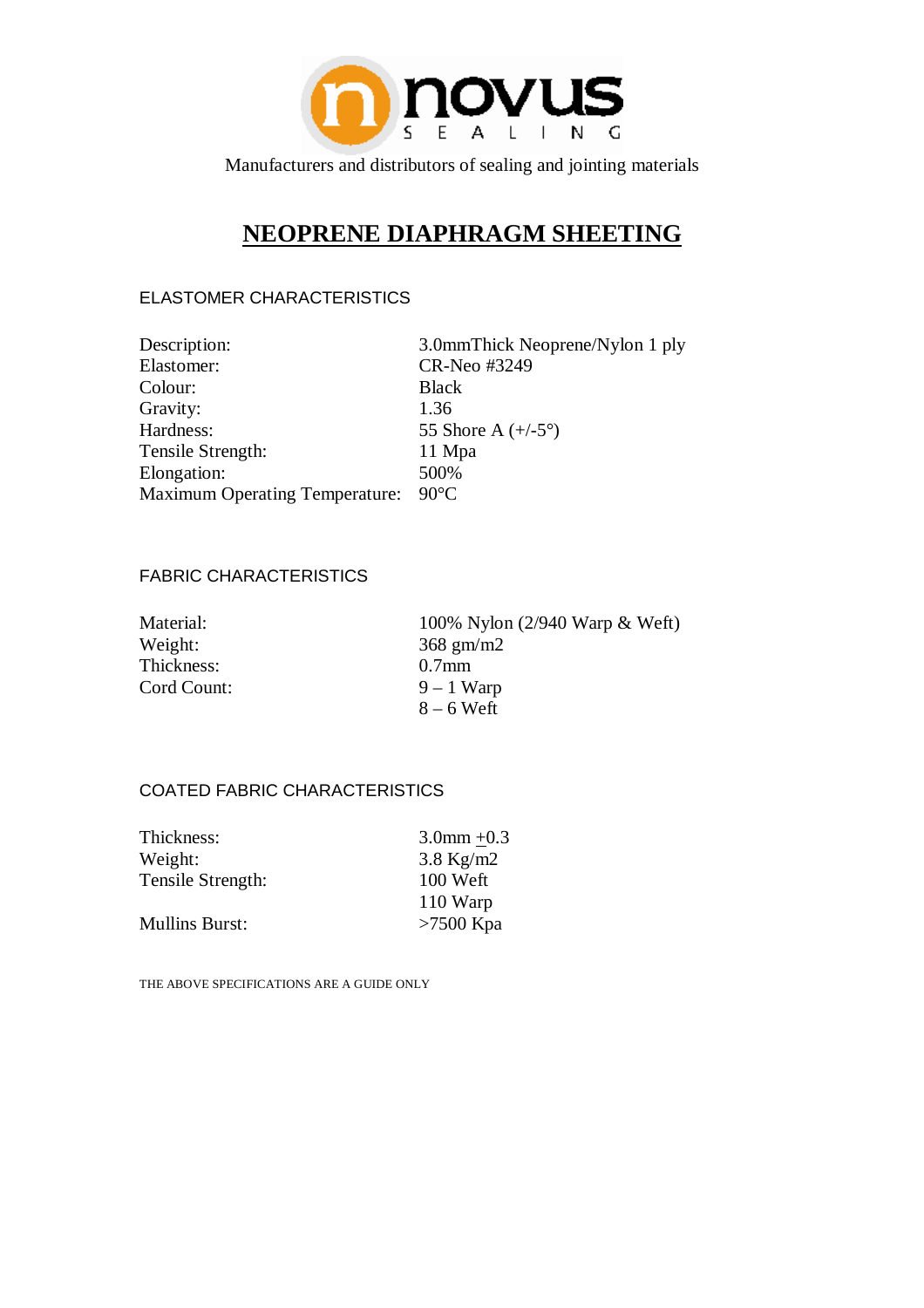

# **NEOPRENE DIAPHRAGM SHEETING**

#### ELASTOMER CHARACTERISTICS

| Description:                          | 4.5mmThick Neoprene/Nylon 2 ply |
|---------------------------------------|---------------------------------|
| Elastomer:                            | CR-Neo #3249                    |
| Colour:                               | <b>Black</b>                    |
| Gravity:                              | 1.36                            |
| Hardness:                             | 55 Shore A $(+/-5^{\circ})$     |
| Tensile Strength:                     | 11 Mpa                          |
| Elongation:                           | 500%                            |
| <b>Maximum Operating Temperature:</b> | $90^{\circ}$ C                  |

#### FABRIC CHARACTERISTICS

| Material:   | 100% Nylon (2/940 Warp & Weft) |
|-------------|--------------------------------|
| Weight:     | $368$ gm/m2                    |
| Thickness:  | $0.7$ mm                       |
| Cord Count: | $9 - 1$ Warp                   |
|             | $8-6$ Weft                     |

#### COATED FABRIC CHARACTERISTICS

| Thickness:            | $4.5$ mm $+0.4$ |
|-----------------------|-----------------|
| Weight:               | 5.3 Kg/m2       |
| Tensile Strength:     | 180 Weft        |
|                       | 190 Warp        |
| <b>Mullins Burst:</b> | $>7500$ Kpa     |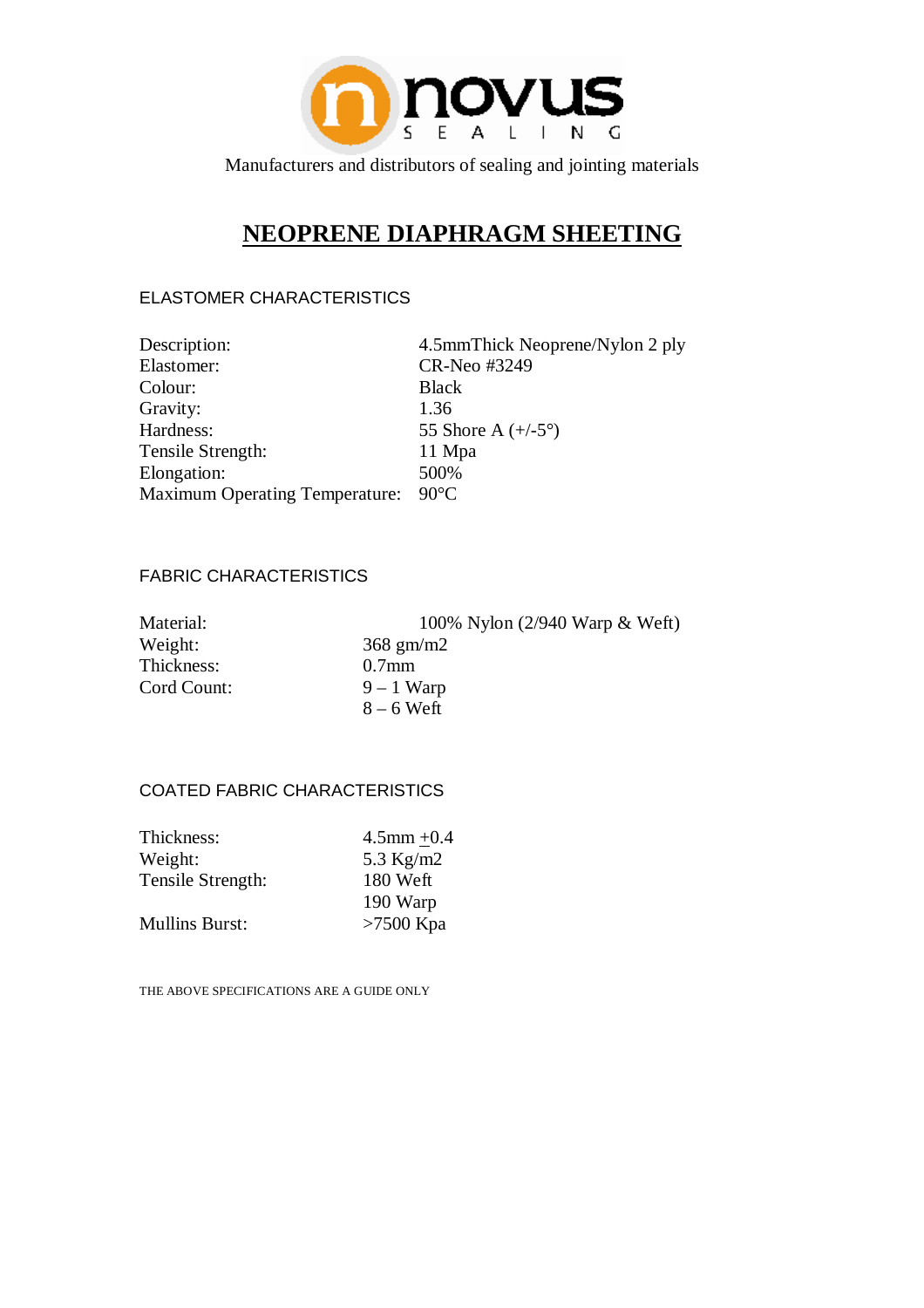

# **NEOPRENE DIAPHRAGM SHEETING**

#### ELASTOMER CHARACTERISTICS

| Description:                          | 6.0mmThick Neoprene/Nylon 2 ply |
|---------------------------------------|---------------------------------|
| Elastomer:                            | CR-Neo #3249                    |
| Colour:                               | <b>Black</b>                    |
| Gravity:                              | 1.36                            |
| Hardness:                             | 55 Shore A $(+/-5^{\circ})$     |
| Tensile Strength:                     | 11 Mpa                          |
| Elongation:                           | 500%                            |
| <b>Maximum Operating Temperature:</b> | $90^{\circ}$ C                  |
|                                       |                                 |

#### FABRIC CHARACTERISTICS

| Material:   | 100% Nylon (2/940 Warp & Weft) |
|-------------|--------------------------------|
| Weight:     | $368$ gm/m2                    |
| Thickness:  | $0.7$ mm                       |
| Cord Count: | $9 - 1$ Warp                   |
|             | $8-6$ Weft                     |

#### COATED FABRIC CHARACTERISTICS

| $6.0$ mm $+0.5$ |
|-----------------|
| $7.6$ Kg/m2     |
| 180 Weft        |
| 190 Warp        |
| $>7500$ Kpa     |
|                 |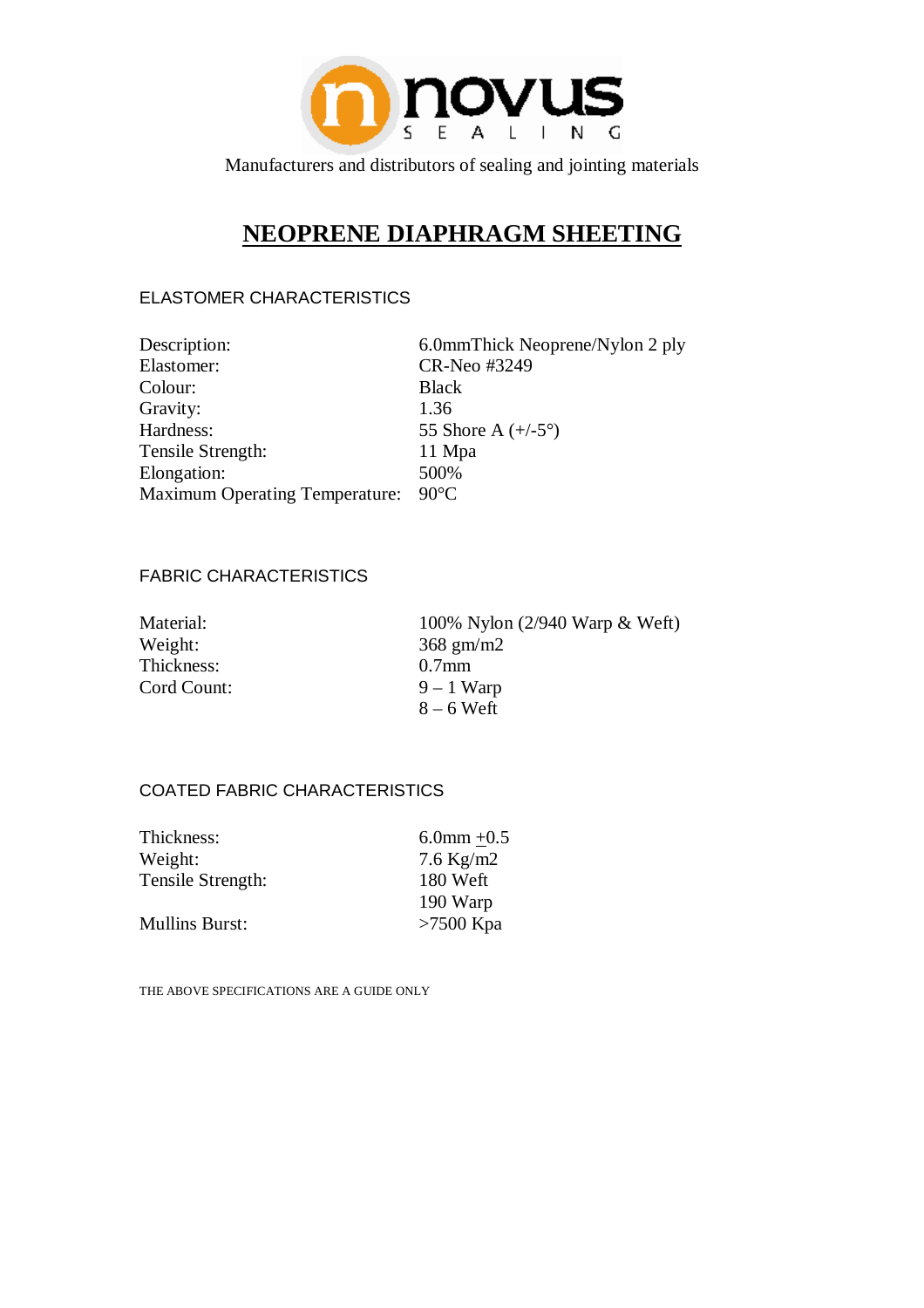

## **VITON RUBBER 1 PLY REINFORCED NOMEX FABRIC INSERTION**

## **SPECIFICATION-TD70NC 1**

| <b>Elastomer Compound:</b> | Viton 'A' Grade                                 |  |
|----------------------------|-------------------------------------------------|--|
| Hardness:                  | 75° Shore 'A' $(+/-5)$                          |  |
| Maximum:                   | $204^{\circ}$ C                                 |  |
| Tensile Strength:          | 84 Kgs/cm2                                      |  |
| Elongation @ Break:        | 200 % (min)                                     |  |
| Specific Gravity:          | $1.85$ gr/cm                                    |  |
| Reinforcing Fabric:        | Square Woven (Plain Weave Spun Nomex)           |  |
| Construction:              | 37.5 X 37 yarns/inch (Warp X Fill)              |  |
| Weight:                    | $7 \text{ oz/sq.yd}$                            |  |
| Thickness:                 | 1.5 <sub>mm</sub>                               |  |
| Tensile Strength:          | $250 \text{ X } 250 \text{ lbs/inch (minimum)}$ |  |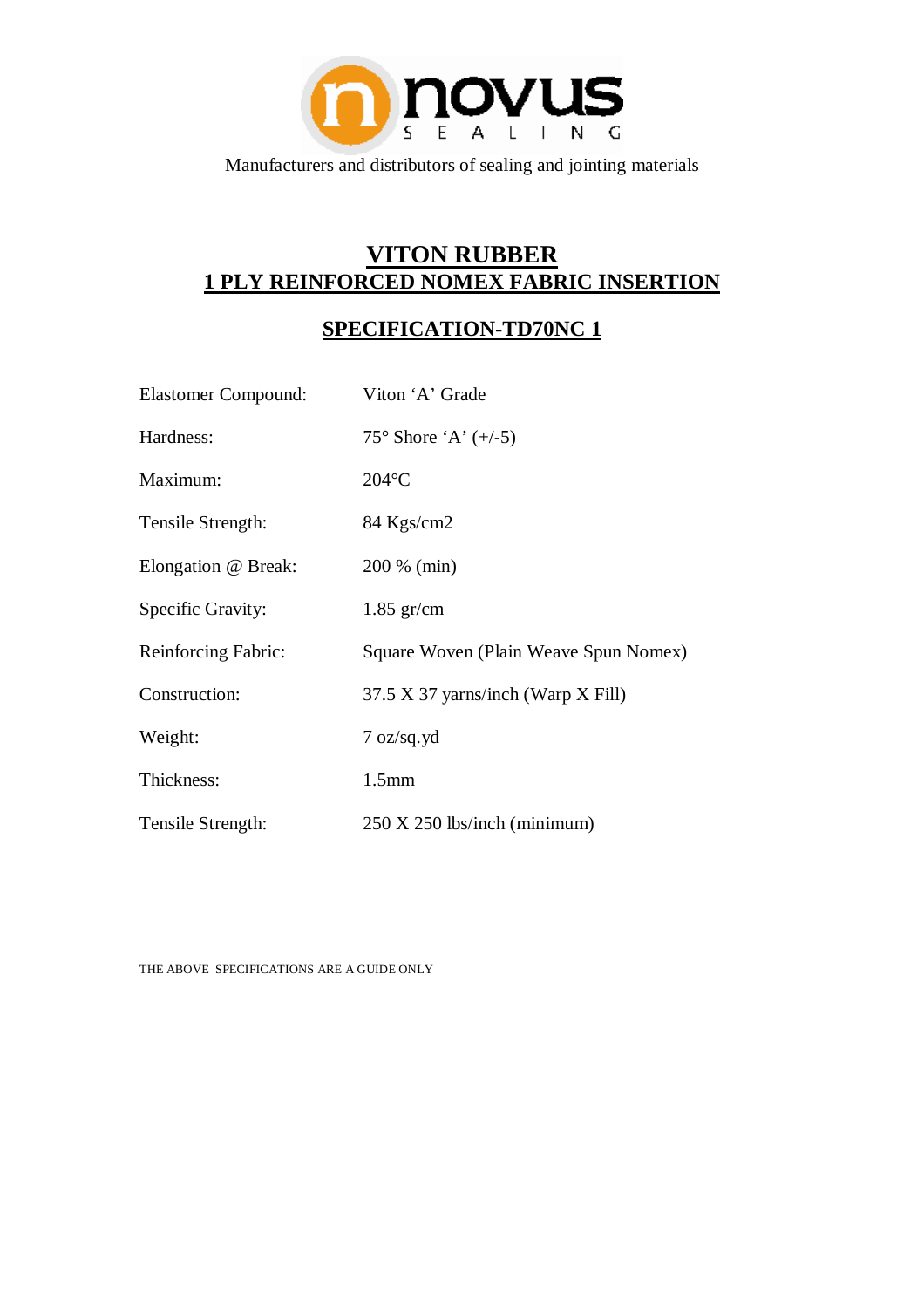

### **Information on rubber quality**

| Tensile strength: | The bigger the value the better the quality |                                        |                  |
|-------------------|---------------------------------------------|----------------------------------------|------------------|
| $0-40=$ Bad       |                                             | $40-100=$ Average $100-180=$ Very good | $+180=Excellent$ |
| Elongation:       | Bigger the value the better                 |                                        |                  |
| Abrasion:         | Lower the figure the better the quality     |                                        |                  |
| Compression set:  | Less the better                             |                                        |                  |
| Tear resistance:  | Greater the better                          |                                        |                  |
|                   | Higher than 30 is good                      |                                        |                  |
|                   | Less than 20 is bad                         |                                        |                  |
| Specific weight:  | Less weight the better                      |                                        |                  |
| Natural Rubber    | $1.0$ to $1.2$ is Good                      |                                        |                  |
| Viton             |                                             | Less than $1.8$ no good $2$ is Good    |                  |
| Silicone          | 1.2 is no good $& 1.8$ is good              |                                        |                  |

TO FIND THE LENGTH OF MATERIAL

E.G: Ø200 OD MINUS Ø60 ID X 18 LAYERS  $=$ Ø140 DIVIDE BY 2 = 70  $=$ Ø200 MINUS 70 = 130 130 X 3.14285 X NO. OF LAYERS = METRES IN LENGTH

TO FIND THE HOLE DISTANCE

PCD X 3.14285 DIVIDE BY THE NUMBER OF HOLES ON GASKET

PCD X3.14285 DIVIDE BY 360°=1°Xbolt hole degree

TO FIND THE LENGTH OF A DIAMETER = DIAMETER X 3.14285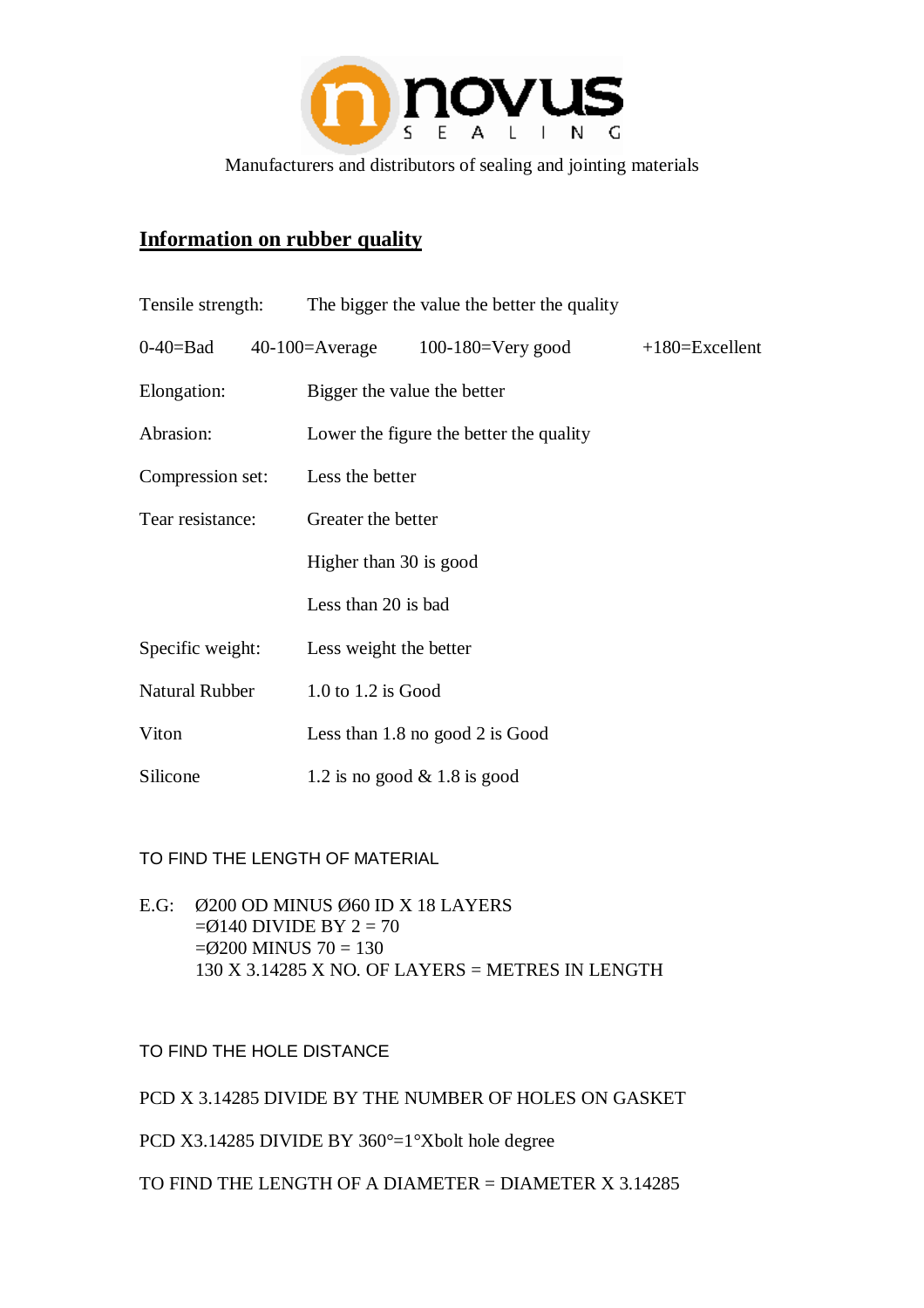

# **SPECIFICATION**

## *NEOPRENE SPONGE CLOSED CELL SCE42*

All material tests conducted to JISK 6301-1975

| Tensile Strength:                                                    | Min. 6kg/cm2         |  |
|----------------------------------------------------------------------|----------------------|--|
| Elongation:                                                          | Min.120%             |  |
| Specific gravity:                                                    | $0.15 + 0.03$ g/cm3  |  |
| Water absorption:                                                    | $Max.3\%$            |  |
| Compression set:                                                     | Max.30%              |  |
| 25% Deflection weight:                                               | 352-630g/cm3         |  |
| Ageing test in Hot air deflection change:                            | $+30\%$              |  |
| Ozone resistance test 55PPHM X 30°C 120hours (20% stretch non crack) |                      |  |
| Hardness:                                                            | $15 + 5$ hs (c Type) |  |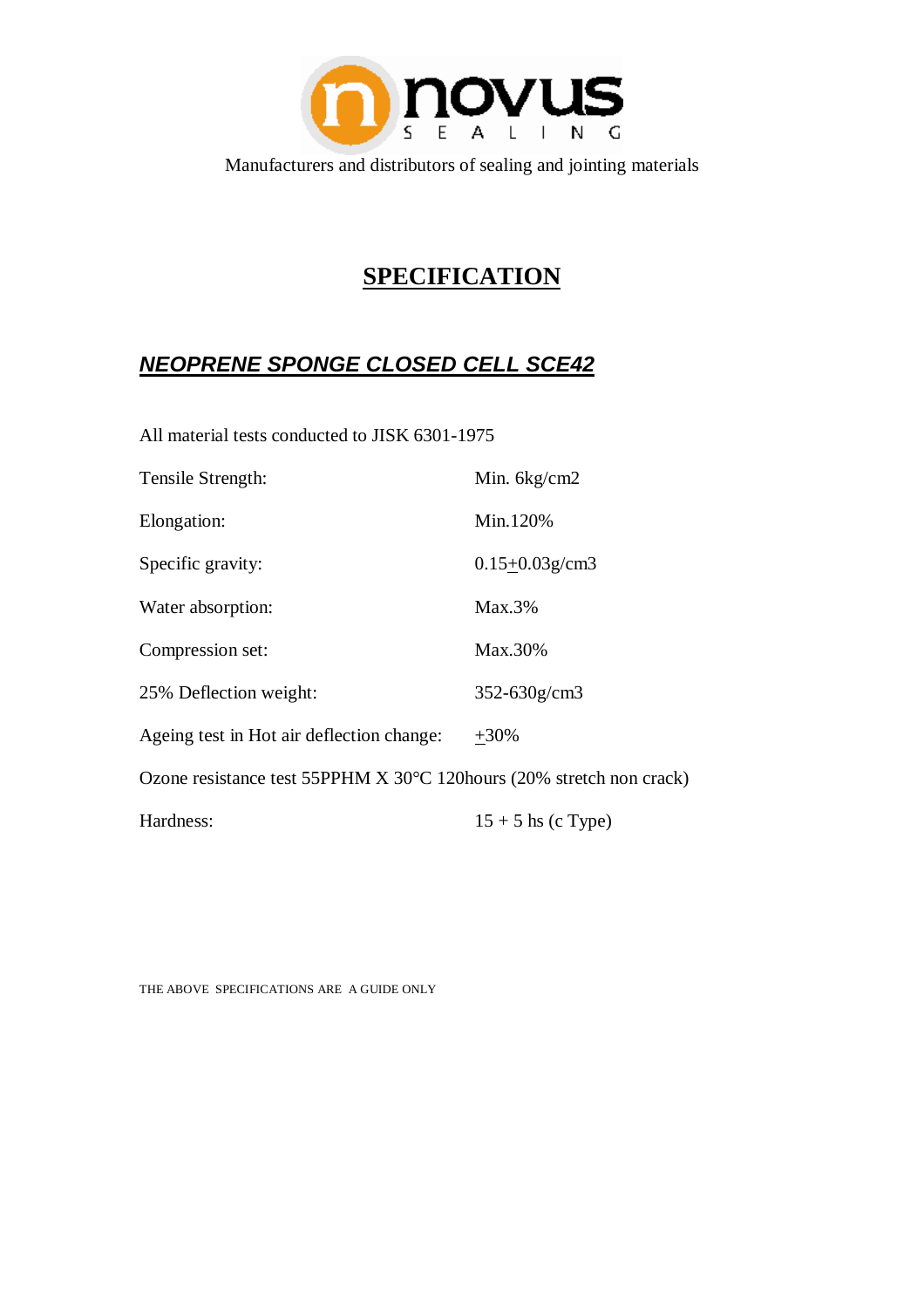

# **Neoprene Sponge CR 160**

| <b>Base Polymer:</b>                             | Polychloroprene                                       |
|--------------------------------------------------|-------------------------------------------------------|
| Specific Gravity:                                | $160\text{kg/m}3 + -30\text{kg/m}3$                   |
| Tensile Strength:                                | $4.0$ kg/cm2 min.                                     |
| <b>Operating Temperature:</b><br>(indirect heat) | -30 $\mathrm{^{\circ}C}$ to +100 $\mathrm{^{\circ}C}$ |
| Hardness:                                        | HS (c- type) $25 + 5$                                 |
| Elongation:                                      | 150% min.                                             |
| <b>Compression Strength:</b>                     | $(25\%)$ 30kg/100cm2 +/-10                            |
| Water Absorption:                                | $0.005$ g/cm2 max                                     |
| <b>Compression Set:</b>                          | $(50\%, 20^{\circ}$ C x 22hrs) 25% max                |
| Heat Shrinkage:                                  | $(70^{\circ}$ C x 4hrs) 4% max                        |
| <b>Fire Retardent:</b>                           | <b>UL 94HF1</b>                                       |
| Test Method:                                     | M 3014 & M 6550                                       |

The data in this table is typical value only.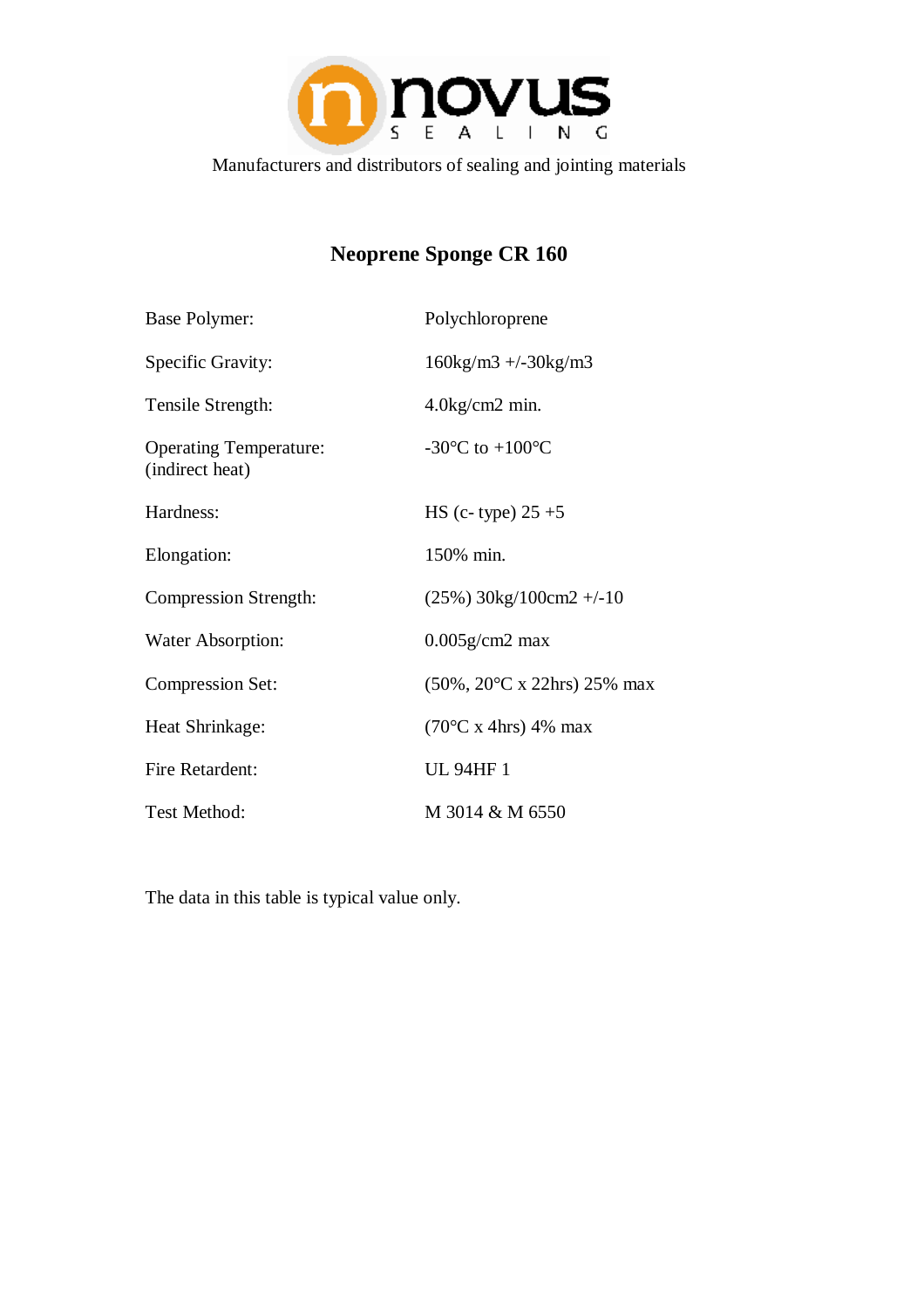

## **HIGH DENSITY POLYETYLENE (H.D.P.E)**

H.D.P.E. has very good chemical resistance although it is affected by aggressive oxidising agents (nitric acid) and aromatic hydrocarbons (xylene). It does not absorb moisture and has good electrical properties. Although having similar mechanical properties to U.H.M.W.P.E it does not have the same abrasion, impact or resistance to environmental stress cracking.

Applications include chemical tanks, low duty bearings, wear strips, orthotic and prosthetic supports.

- Additional properties can be obtained with the introduction of fillers
- Can be thermoformed and hot air welded
- Good low friction properties

#### **STANDARD COLOURS**

Natural

Black: U.V. stabilised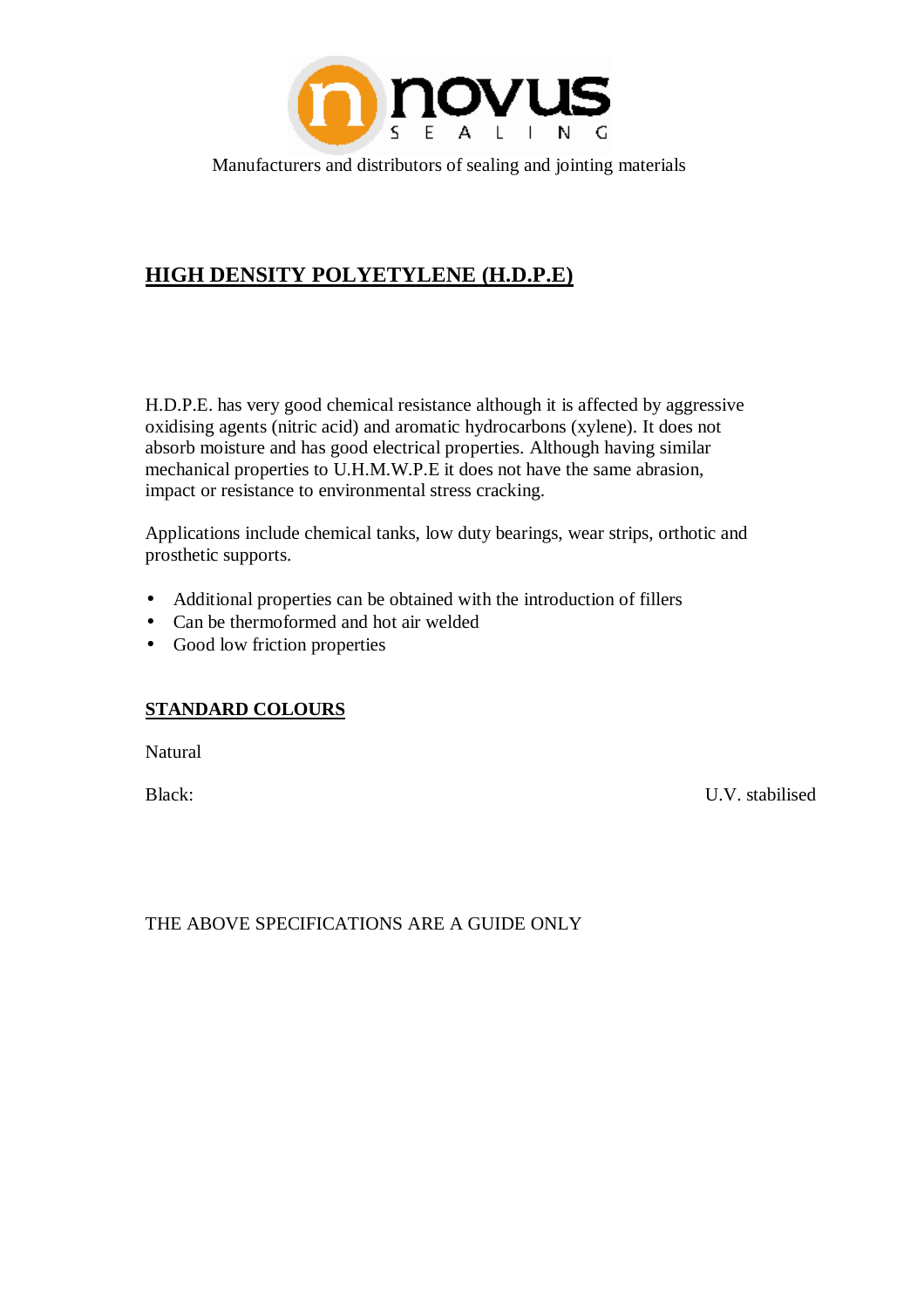

## **P.T.F.E (TEFLON)**

P.T.F.E. is well known for its anti stick and low friction properties. It has excellent electrical properties, is virtually unaffected by weather and is chemically inert. Under light loads its working temperature range is –110°C to  $+145^{\circ}$ C although this upper limit can be increase to 260 $^{\circ}$ C by utilising certain additional fillers.

- Glass fibre fillers increase mechanical properties, rigidity and hardness
- Graphite & molybdenum adds to strength & wear resistance
- Bronze fillers give high thermal conductivity, greatly improve mechanical properties and create an electrically conductive material
- Rulon greatly improves the P.V. wear limits of P.T.F.E
- All fillers reduce creep and improve dimensional stability
- Typical applications include seals, 'O' rings, bushing & bearing

#### **STANDARD GRADES**

Virgin – unfilled

23%=2% glass & molybdenum disulphide

25% glass

25% carbon

60% bronze

Rulon (higher load, low wear)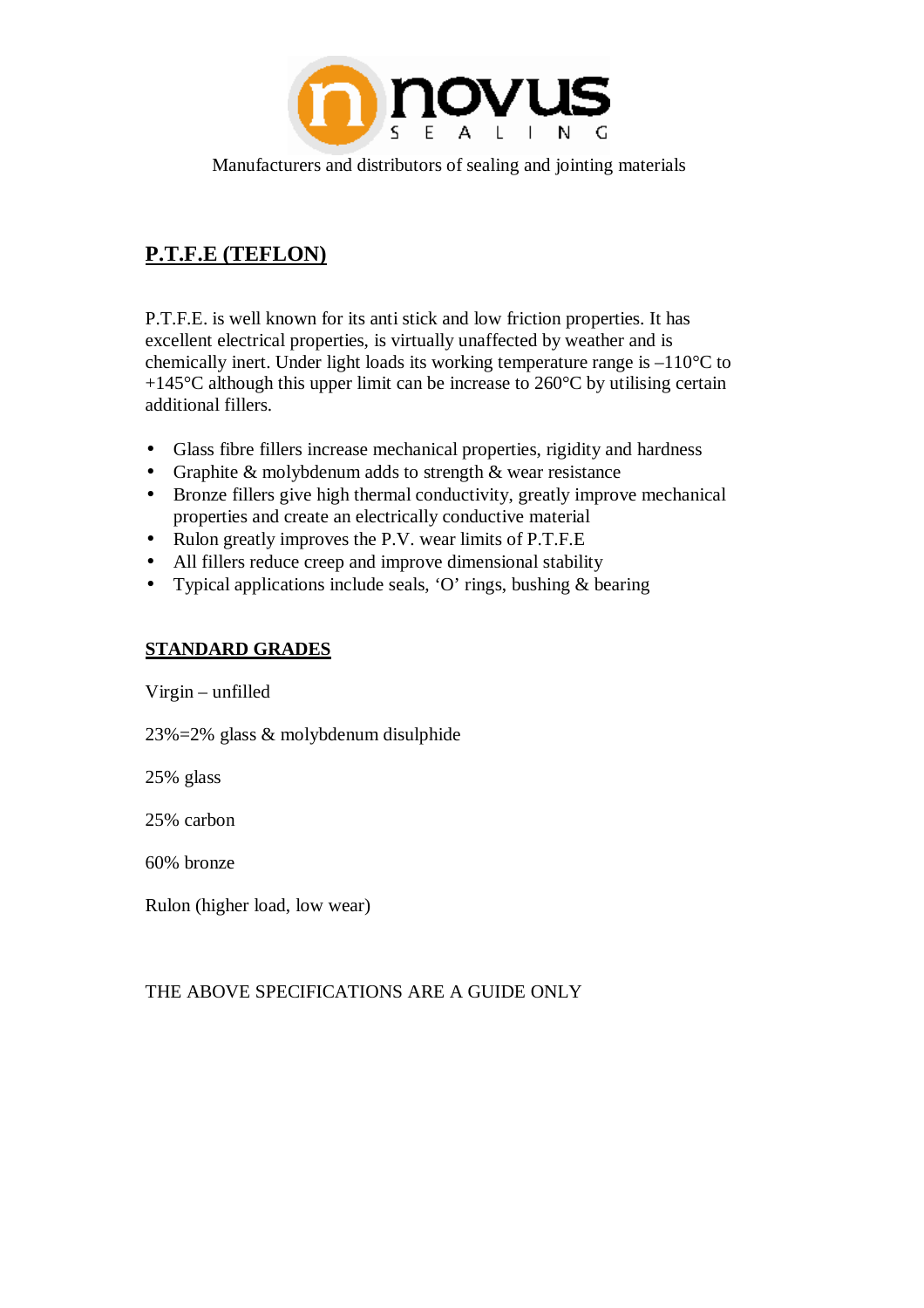

## **P.V.C. (RIGID UNPLASTICISED)**

Polyvinylchloride exhibits little or no water absorption, is non-corrosive and has a high resistance to chemicals. Rigid grades are easily formable and are resistant to weather. With excellent electrical properties and its ability to not support combustion and its comparative low cost, makes P.V.C. the popular choice for applications in the chemical industry, electroplating and laboratory market.

- Thermoformable
- Excellent chemical resistance
- Working temperature range of  $-30^{\circ}$ C to  $+60^{\circ}$ C
- Low cost
- Applications: fume cupboards  $\&$  ducting, plating tanks, sinks  $\&$  troughs

#### STANDARD GRADES

Normal impact High impact

#### *STANDARD COLOURS*

Grey Transparent (non U.V. resistant) **White**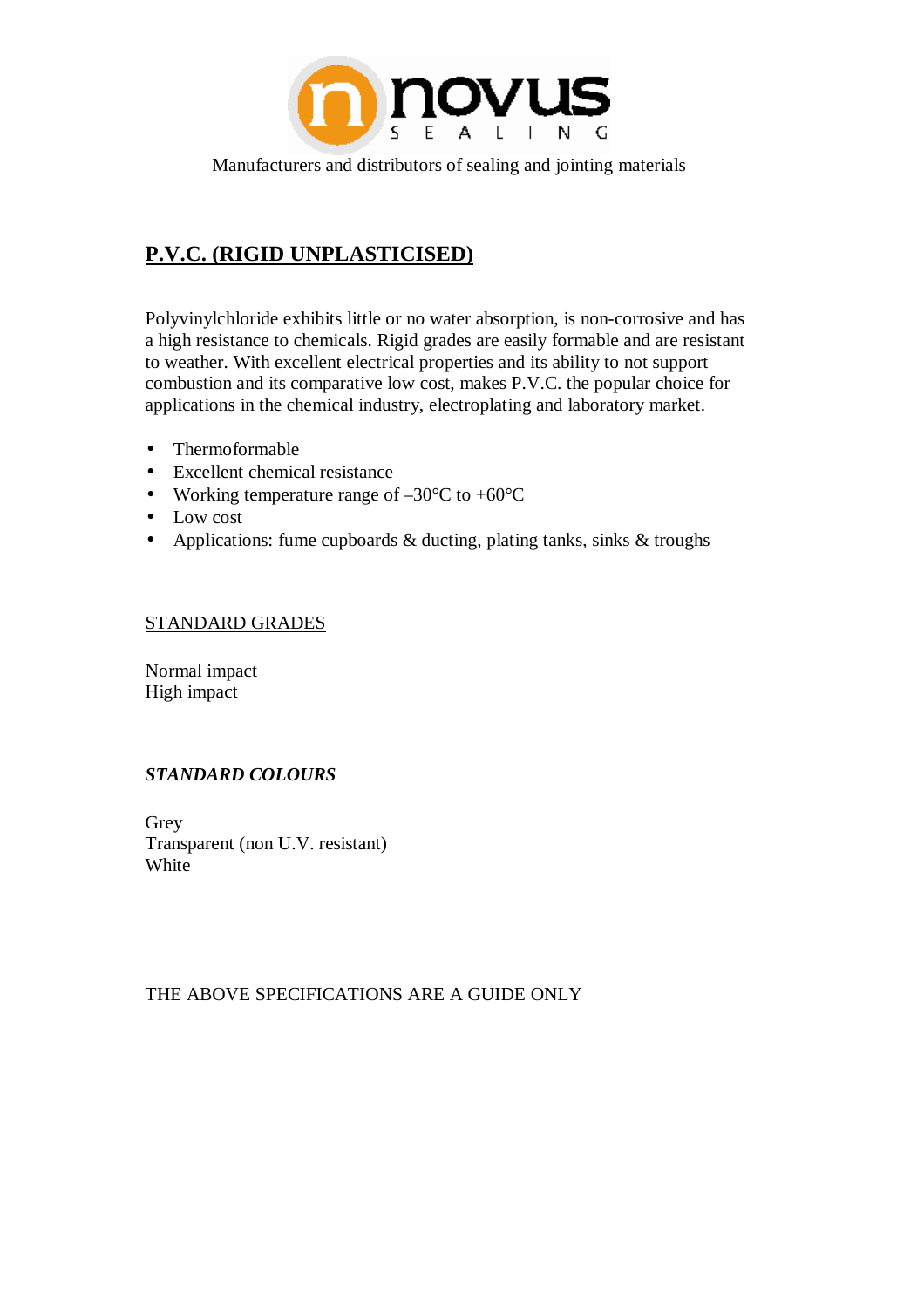

## **ULTRA HIGH MOLECULAR WEIGHT POLYETHYLENE**

This material is a high density polyethylene with an average molecular weight of 6,000,000 which results in this material having high physical strength and increased chemical stability. The properties that make this superior to other plastics are abrasion resistance, impact resistance, extremely low coefficient to friction, self lubrication and chemical resistance, with a wide working temperature range of  $-269^{\circ}$ C to  $+80^{\circ}$ C.

- F.D.A. approval for food and drug industries
- Excellent general purpose material
- Superior wear resistance and friction properties
- Typical applications include hopper lining, chain wear strip, rollers, bottle stars and feed screws, cryogenic parts

#### STANDARD COLOURS

**White** 

Black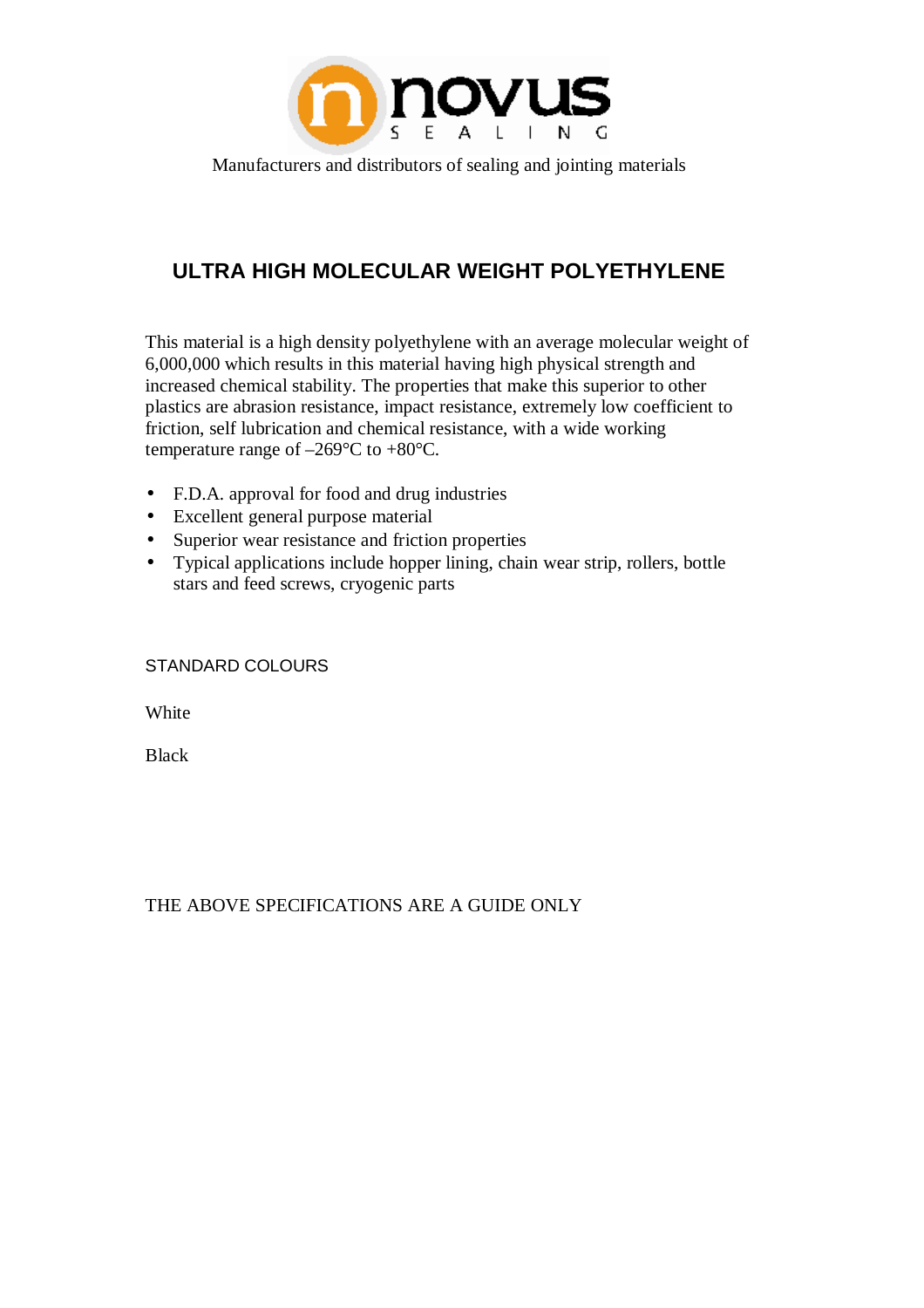

## **HIGH PRESSURE LAMINATES NOVASTEEN/BAKELITE**

A range of industrial laminates manufactured from phenolic, epoxy, polyester or silicone resins and reinforced with a fine, medium or coarse weave cotton fabric, Kraft paper or woven fibreglass. Each resin and reinforcement combination produces a material with varying characteristics of mechanical, electrical, thermal properties and chemical resistance.

- Shock loading
- High flatwise and edgewise compression
- Excellent rigidity
- High strength to weight ratio
- Useful working temperature range from cryogenic to  $+150^{\circ}$ C
- Typical applications are heavy duty gear, pump bearings, impact dollies, electrical insulating components

#### STANDARD GRADES

Phenolic fabric, paper or glass fabric

Epoxy fabric, paper or glass fabric

Silicone glass fabric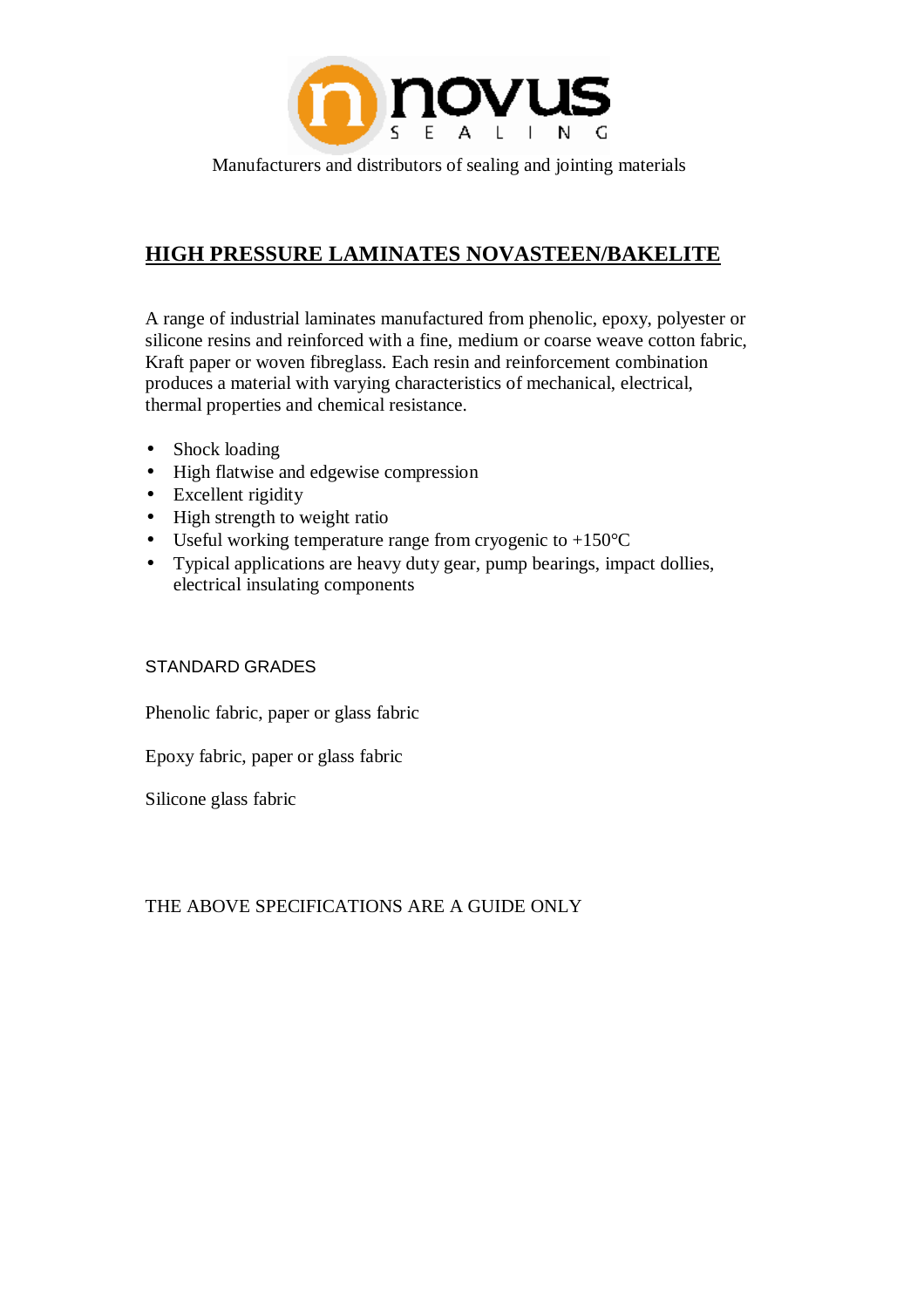

## **NYLON (P.A. – POLYAMIDE)**

As the workhorse of engineering plastics, due to its wide variety of mechanical properties, nylon has been in demand for a number of years as a bearing material. Because of its good abrasion resistance, chemical, thermal and low friction properties, it has earned a reputation for its resistance to wear. Hardness and strength, yet toughness and tenacity are the combination that makes nylon so versatile and the chosen product for many applications.

- Useful working temperature range of  $-40^{\circ}\text{C}$  to + 140 $^{\circ}\text{C}$
- Self lubricating properties can be further enhanced with fillers
- Available in a wide variety of grades to suit specific applications
- Typical applications include bushes, bearings, gears, cams, pulleys and wear pads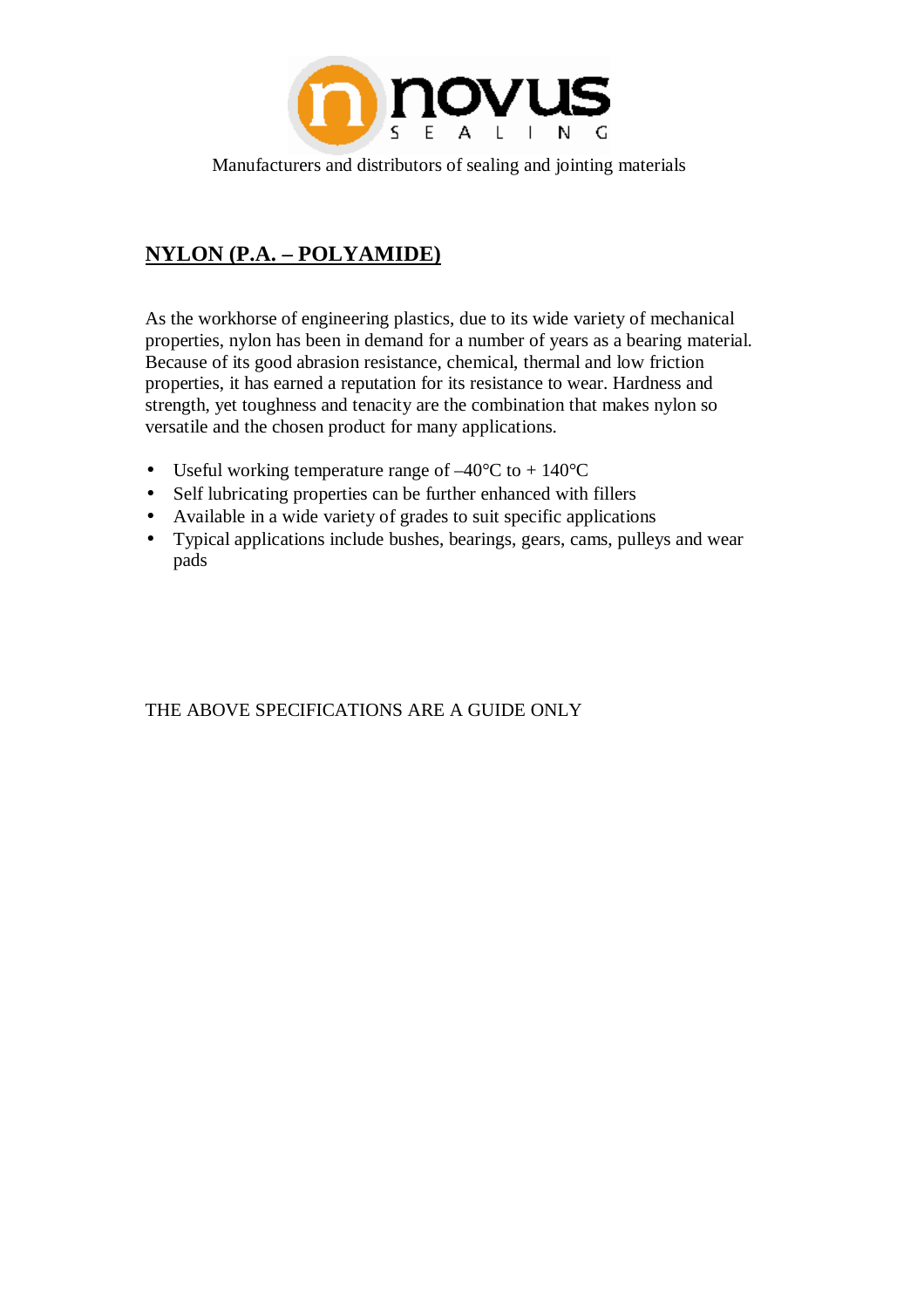

## **POLYCARBONATE**

With an excellent balance of toughness, clarity and high-heat deflection, polycarbonate is seen as a versatile engineering thermoplastic. Dimensional stability, excellent electrical properties, and inherent ignition-resistant characteristics are its other outstanding features. Polycarbonate exhibits high impact strength over a wide range of temperatures from -45°C to +132°C.

- Light transmission of 82%-86%
- 250 times the impact strength of glass
- 30 times the impact strength of acrylic
- Long term service temperature of  $+120^{\circ}$ C
- Cold formable
- Typical sheet applications include architectural glazing machine guarding, sight glasses

#### STANDARD GRADES

Clear – non U.V Ultra violet stabilised Fire resistant Mar resistant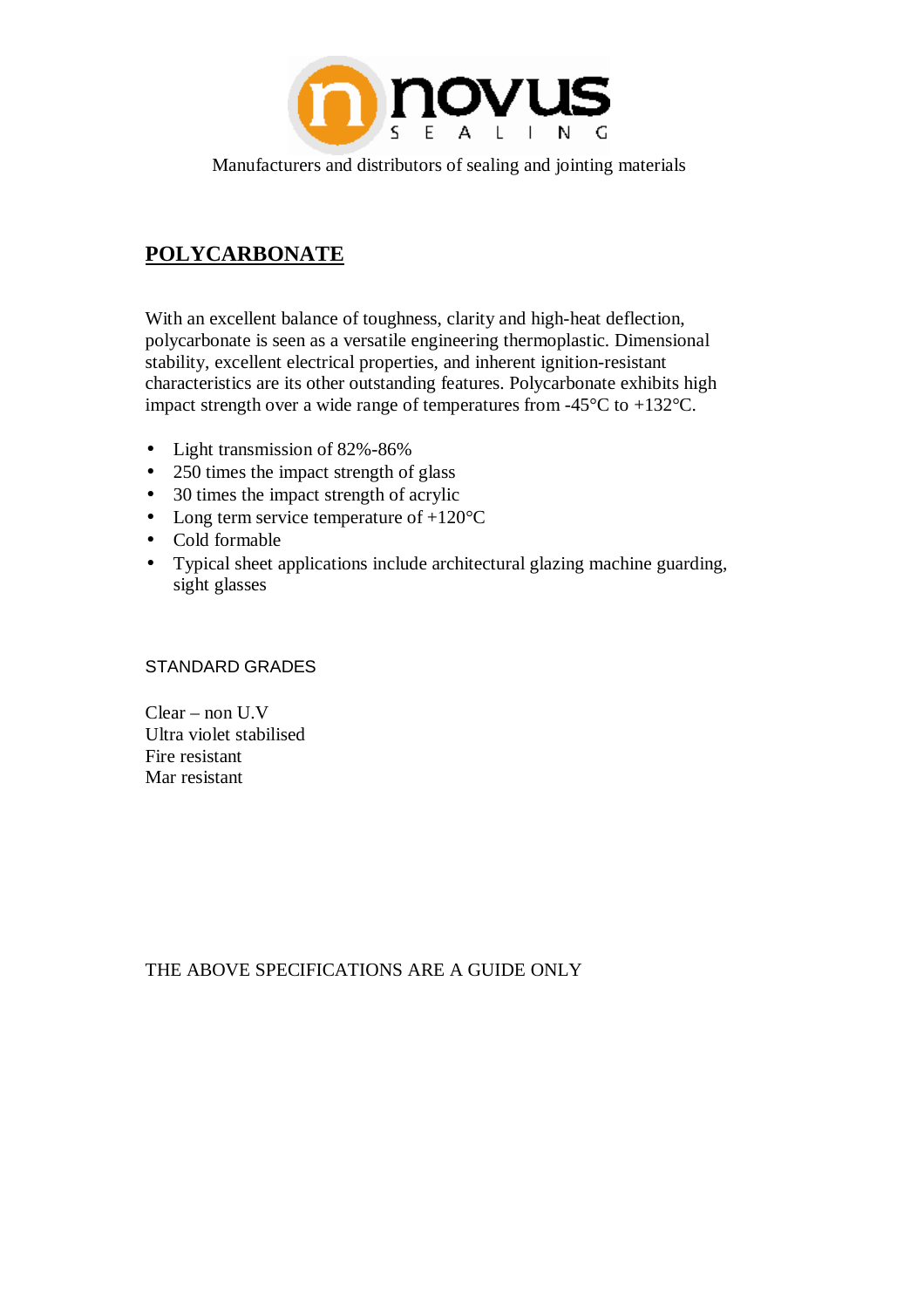

#### **POLYURETHANE ELASTOMER**

Polyurethanes are a unique synthetic elastomeric product which can be formulated into a variety of shapes and having properties of a hard rigid plastic or a soft rubber. Rebound and memory are a major property of this material as well as a high coefficient of friction resulting in excellent grip. High impact resistance, excellent replacement for rubber.

- Low moisture absorption
- Excellent resistance to Gamma radiation
- Easily castable into complex shapes
- Can be coated to metal substrates
- F.D.A. grades available
- Working temperature range of  $-50^{\circ}$ C to  $+90^{\circ}$ C

#### STANDARD GRADES

Shore A hardness: 50, 60, 70, 75, 80, 85, 90 &95

Shore D hardness: 65, 75 &85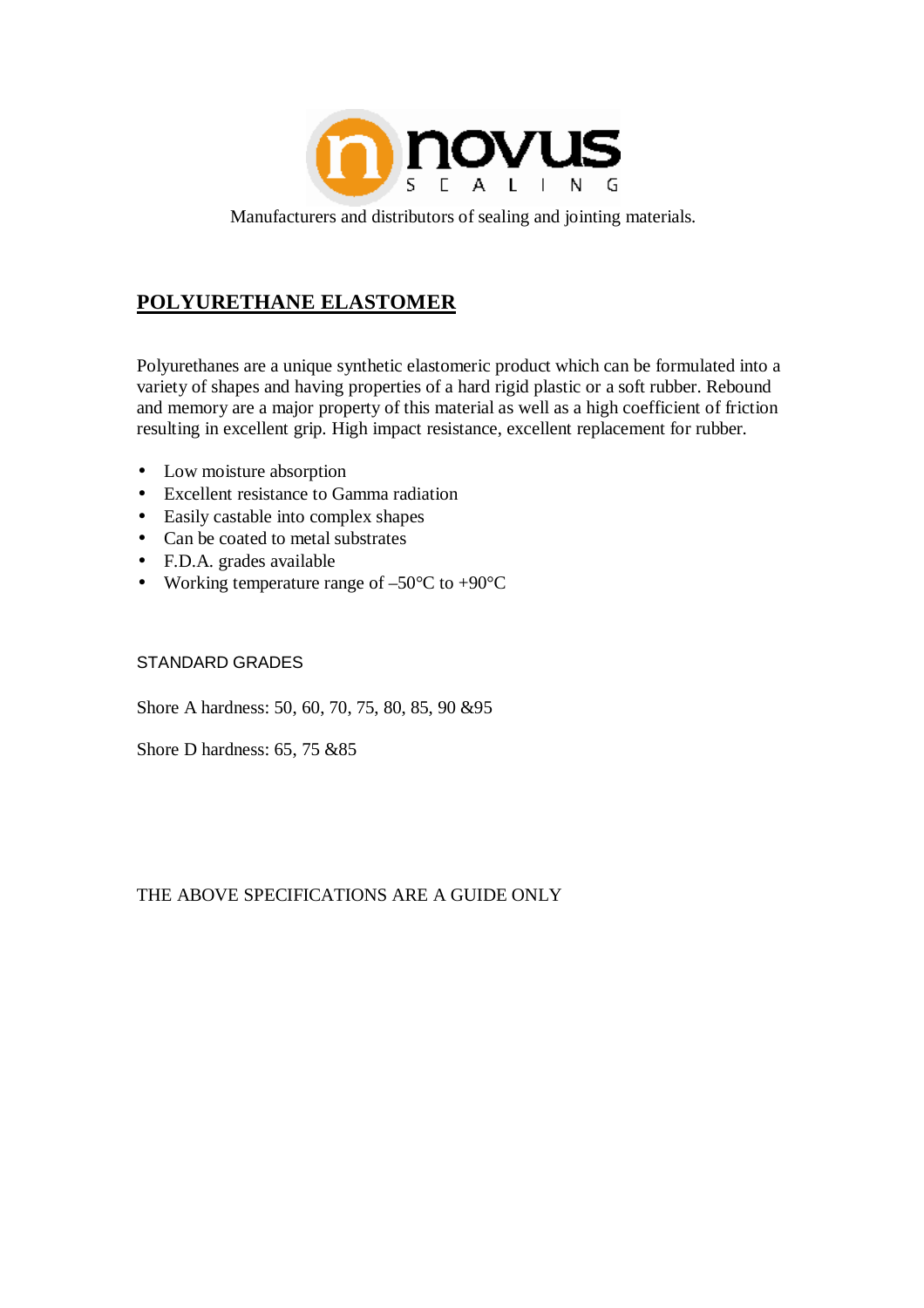

| PHYSICAL PROPERTIES                            | <b>NR</b>               | <b>NEOPRENE</b>       | <b>NITRILE</b>        | <b>EPDM</b>             | <b>BUTYL</b>          | <b>VITON</b>     | <b>SILICONE</b>         | <b>HYPALON</b>  |  |
|------------------------------------------------|-------------------------|-----------------------|-----------------------|-------------------------|-----------------------|------------------|-------------------------|-----------------|--|
| Durometer Hardness (Shore A)                   | 65                      | 60                    | 60                    | 70                      | 60                    | 72               | 60                      | 60              |  |
| Tensile Strength (Mpa)                         | 4                       | 4                     | 10                    | $\overline{7}$          | 8                     | $\boldsymbol{Q}$ | 8                       | 8               |  |
| Nominal Elongation At Break (%)                | 200                     | 200                   | 350                   | 300                     | 400                   | 160              | 300                     | 350             |  |
| <b>Compression Set</b>                         | $\overline{E}$          | $\mathbf G$           | G                     | $\overline{E-G}$        | $G - F$               | $E - G$          | $\overline{G}$          | $G - F$         |  |
| Resilience                                     | E                       | $\bf{E}$              | G                     | G                       | F                     | $\mathbf{F}$     | ${\bf P}$               | F               |  |
| Gas Impermeability                             | G                       | G                     | G                     | $\mathbf G$             | ${\bf E}$             | E                | $\mathbf F$             | E               |  |
| Electrical Resistivity (Polymer)               | $\bf{E}$                | $\mathbf{F}$          | $F - P$               | ${\bf E}$               | ${\bf E}$             | G                | ${\bf E}$               | G               |  |
| Maximum Temperature                            | $70^{\circ}$ C          | $90^{\circ}$ C        | $110^{\circ}$ C       | $120^{\circ}$ C         | $100^{\circ}$ C       | $204^{\circ}$ C  | $200^{\circ}$ C         | $110^{\circ}$ C |  |
| <b>MECHANICAL PROPERTIES</b>                   |                         |                       |                       |                         |                       |                  |                         |                 |  |
| <b>Impact Strength</b>                         | $\bf{E}$                | $\mathbf G$           | F                     | $\mathbf G$             | $\mathbf G$           | $\mathbf G$      | $\mathbf F$             | $\mathbf G$     |  |
| <b>Abrasion Resistance</b>                     | $\bf{E}$                | $\bf{E}$              | ${\bf E}$             | G                       | $\mathbf{F}$          | G                | $\mathbf F$             | E               |  |
| <b>Tear Resistance</b>                         | $\overline{E}$          | G                     | G                     | $\mathbf F$             | G                     | G                | F                       | G               |  |
| <b>Cut Growth</b>                              | $\bf{E}$                | G                     | G                     | $\mathbf G$             | ${\bf E}$             | G                | $\overline{\mathbf{F}}$ | G               |  |
| <b>Bonding to Rigid Material</b>               | $\bf{E}$                | ${\bf E}$ - ${\bf G}$ | $E - G$               | $\mathbf{F}$            | G                     | G                | $\mathbf G$             | ${\bf E}$       |  |
| <b>RESISTANCE RATINGS</b>                      |                         |                       |                       |                         |                       |                  |                         |                 |  |
| Weather- Sunlight Ageing                       | $F - P$                 | $\mathbf G$           | ${\bf P}$             | ${\bf E}$               | ${\bf E}$             | ${\bf E}$        | ${\bf E}$               | ${\bf E}$       |  |
| Oxidation                                      | G                       | $\bf{E}$              | G                     | $\bf{E}$                | ${\bf E}$             | E                | E                       | E               |  |
| <b>Ozone Cracking</b>                          | $\overline{\mathbf{N}}$ | ${\bf E}$             | F                     | $\bf{E}$                | ${\bf E}$             | ${\bf E}$        | $\overline{E}$          | E               |  |
| Radiation                                      | G                       | $\mathbf G$           | G                     | $\mathbf G$             | G                     | G                | ${\bf G}$               | G               |  |
| Water                                          | E                       | $\mathbf G$           | E                     | E                       | $\bf{E}$              | $\bf{E}$         | E                       | $\mathbf G$     |  |
| Alkali-Dilute/Concentrated                     | E/G                     | E/E                   | G/G                   | E/E                     | E/E                   | E/E              | E/E                     | E/E             |  |
| Acid-Dilute/Concentrated                       | $\mathbf{E}/\mathbf{G}$ | E/E                   | G/G                   | E/E                     | E/E                   | G/F              | G/F                     | E/E             |  |
| Aliphatic Hydrocarbons (Petrol, Kerosene)      | N                       | $\mathbf{F}$          | E                     | $\mathbf N$             | ${\bf N}$             | ${\bf E}$        | $\mathbf F$             | $\mathbf F$     |  |
| Aromatic Hydrocarbons (Benzene, Toluene)       | N                       | G                     | ${\bf E}$ - ${\bf G}$ | $\mathbf N$             | $\overline{\bf N}$    | $\bf{E}$         | N                       | G               |  |
| Halogenated Hydrocarbons (Degreaser, Solvents) | $\mathbf N$             | ${\bf P}$             | $G - F$               | ${\bf N}$               | $\mathbf N$           | ${\bf E}$        | ${\bf N}$               | ${\bf P}$       |  |
| Alcohol                                        | ${\bf E}$ - ${\bf G}$   | ${\bf E}$             | $G - F$               | $\overline{\mathbf{G}}$ | G                     | G                | $\mathbf G$             | E               |  |
| Animal And Vegetable Oils                      | $G - F$                 | G                     | G                     | $\mathbf G$             | $E - G$               | E                | E                       | G               |  |
| CODE:<br>$E = EXCELLENT$<br>$G = GOD$          |                         | $F = FAIR$            | $P = POOR$            |                         | $N = NOT RECOMMENDED$ |                  |                         |                 |  |

**23/07/2002\*\*\* RUBBER SPECIFICATION USAGE GUIDE ONLY \*\*\* ACCURATE SPECIFICATION REQUIRED FOR SPECIFIC APPLICATION \*\*\***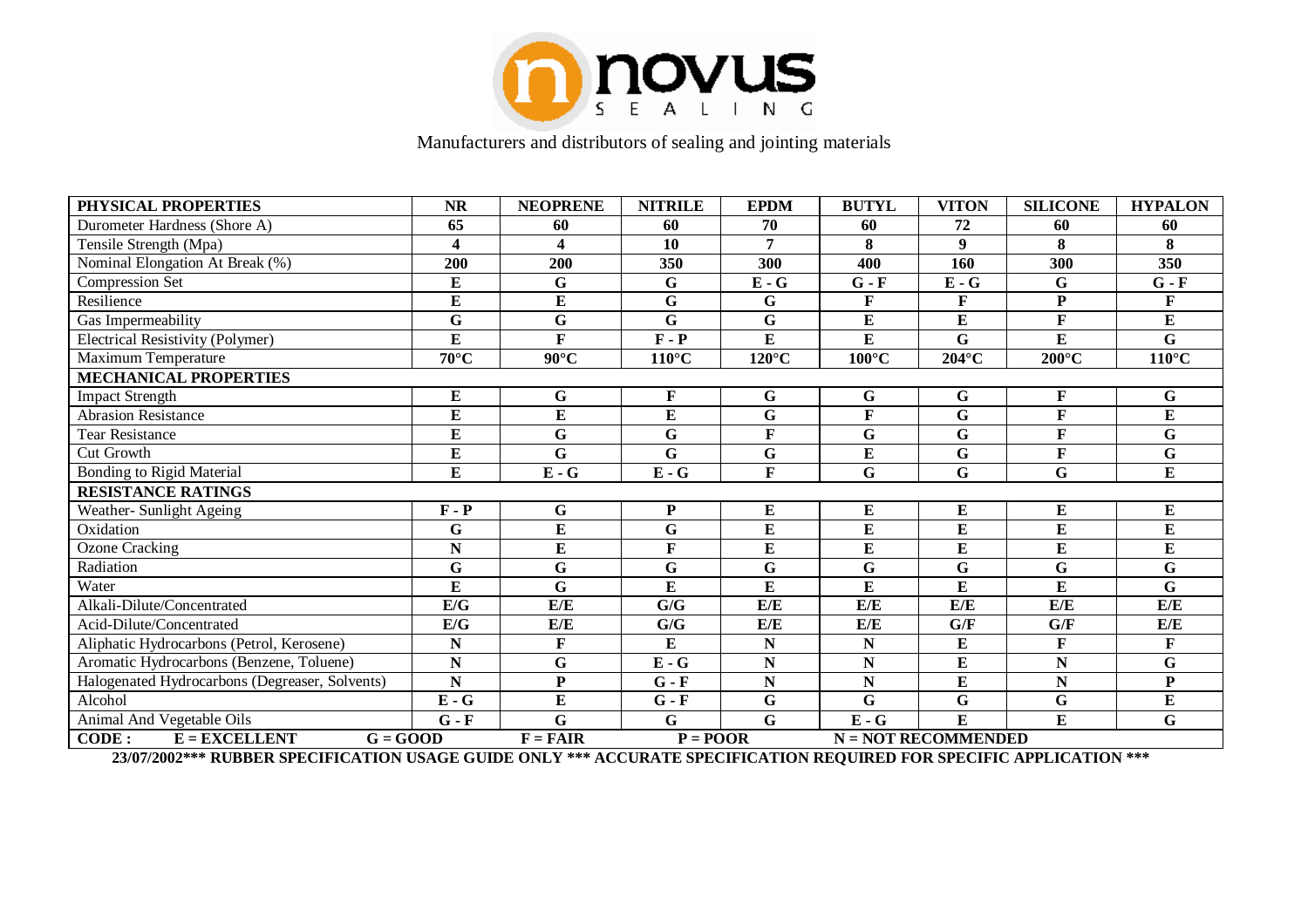

| <b>Description</b>              | <b>Hardness</b> | <b>Specific</b> | <b>Tensile</b>           | <b>Elongation</b> | <b>Temp</b>     | <b>General</b>                                                                                                                                                                                                   |
|---------------------------------|-----------------|-----------------|--------------------------|-------------------|-----------------|------------------------------------------------------------------------------------------------------------------------------------------------------------------------------------------------------------------|
|                                 | Shore $(A)$     | Gravity         | <b>Strength</b><br>(MPa) | $\frac{0}{0}$     | $\rm ^{\circ}C$ |                                                                                                                                                                                                                  |
| <b>Butyl Rubber</b>             | 55/65           | 1.15            | 10                       | 450               | 90              | Chlorobutyl rubber excellent chemical resistance. High<br>resistance to temperature & permeation. Fabric finish<br>both sides.                                                                                   |
| <b>EPDM</b> Rubber              | 65/75           | 1.20            | 11                       | 250               | 110             | Multi purpose EPDM rubber. Excellent ozone<br>weathering and acid resistance                                                                                                                                     |
| <b>Hypalon Rubber</b>           | 55/65           | 1.45            | 10                       | 500               | 125             | Excellent ozone weathering and acid resistance coupled<br>with good abrasion resistance and heat resistant<br>qualities. Fabric finish one side.                                                                 |
| <b>Insertion Natural Rubber</b> | 62/72           | 1.27            | 6                        | 300               | 70              | Osnaberg fabric is included to improve tear resistance.                                                                                                                                                          |
| Neoprene Rubber                 | 65/75           | 1.55            | 6                        | 300               | 90              | General purpose black Neoprene in roll form. Superior<br>to natural rubber in weathering, heat resistance, fire<br>resistance and resistance to petroleum based fluids.                                          |
| Nitrile Rubber                  | 60/70           | 1.21            | 16                       | 520               | 90              | Very good resistance to petroleum based fluids. Good<br>resistance to aromatics.                                                                                                                                 |
| Redback 45                      | 45              | 1.05            | 22                       | 700               | 60              | Premium black, ozone and abrasion resistant lining<br>rubber with a red surface bonding layer for cold bonding<br>that does not require any surface buffing. Suitable for<br>use with standard adhesive systems. |
| <b>Skirting Natural Rubber</b>  | 55/65           | 1.33            | $\overline{\mathbf{5}}$  | 300               | 70              | Use as conveyor skirting or similar application.                                                                                                                                                                 |
| White Hygienic Rubber           | 45/55           | 1.38            | 12.5                     | 670               | 70              | Especially formulated from natural rubber for use in the<br>food industry.                                                                                                                                       |

**21/08/2001 Accurate Specification Required for Specific Application**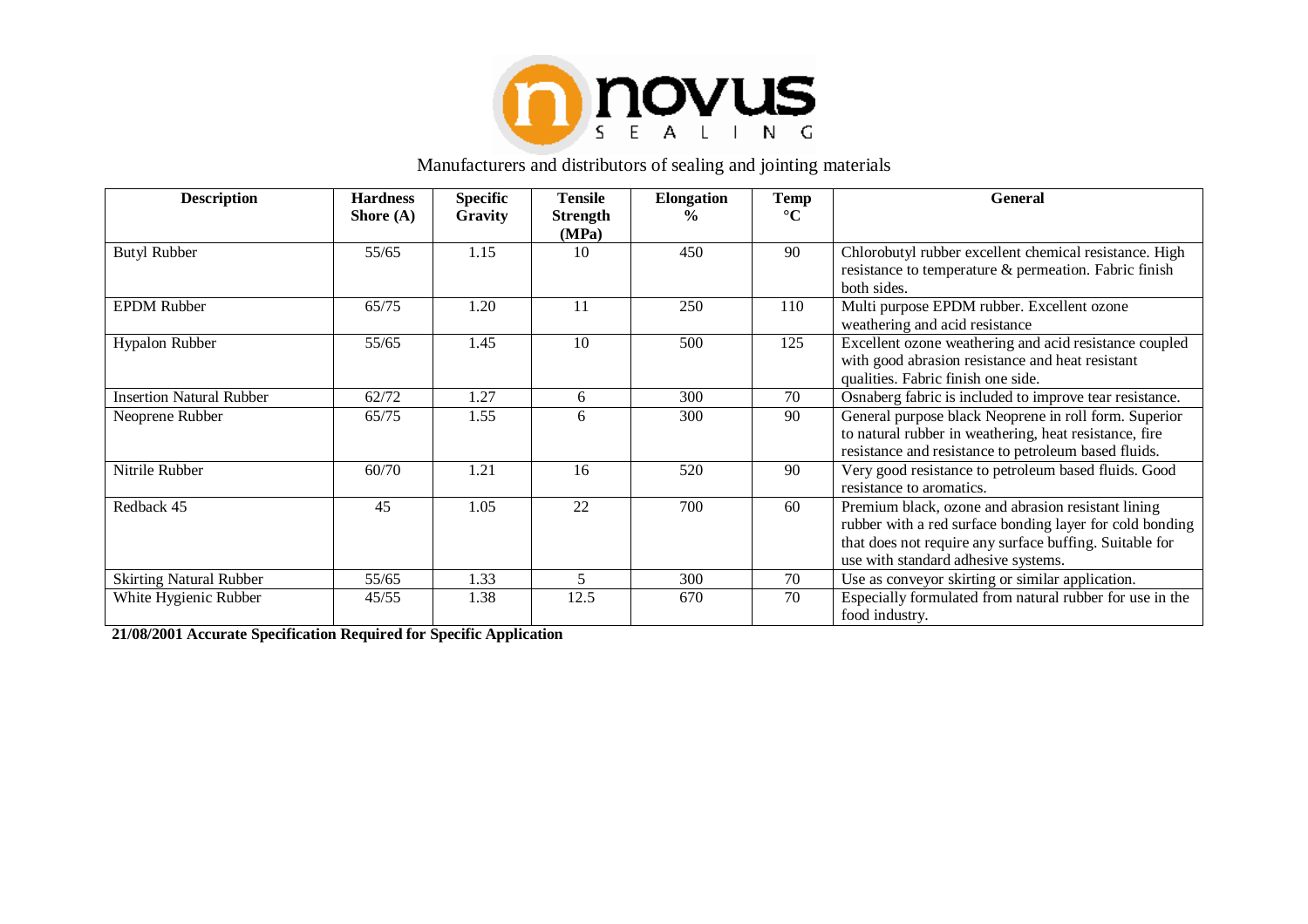

| <b>RECOMMENDED RUBBER</b>                  | <b>BUTYL</b> | <b>EPDM</b> | <b>NATURAL</b> | <b>NEOPRENE</b> | <b>NITRILE</b> | <b>SILICONE</b> | <b>VITON</b> |
|--------------------------------------------|--------------|-------------|----------------|-----------------|----------------|-----------------|--------------|
| Specific weight                            | 0.92         | 0.86        | 0.93           | 1.23            | 1.00           | 1.14-2.05       | 1.85         |
| Hardness range of the vulcanized (shore A) | $30-90$      | $40-90$     | 30-95          | 40-95           | 40-95          | 40-85           | $55-95$      |
| Tensile strength with no filler            | Good         | Bad         | Excellent      | V. Good         | Bad            | Bad             | Good         |
| Tensile strength with reinforcing filler   | Good         | Good        | Excellent      | V. Good         | V. Good        | Good            | Good         |
| Tear strength resistance                   | Good         | Good        | V. Good        | V. Good         | Good           | V. Bad          | Bad          |
| Abrasion resistance                        | Good         | Good        | V. Good        | Good            | V. Good        | V. Bad          | Bad          |
| Resilience at low temperature              | V. Bad       | V. Good     | Excellent      | V. Good         | Good           | Excellent       | Regular      |
| Resilience at high temperature             | V. Good      | V. Good     | Excellent      | V. Good         | Good           | Excellent       | Good         |
| Compression set at -40°C                   | Bad          | Regular     | Good           | Bad             | Good           | Good            | V. Bad       |
| Compression set at 23°C                    | Regular      | Good        | V. Good        | Good            | V. Good        | V. Good         | Regular      |
| Compression set at 100°C                   | V. Good      | V. Good     | V. Bad         | Regular         | Good           | Excellent       | Good         |
| Heat resistance                            | Good         | V. Good     | Regular        | Good            | Good           | Excellent       | Excellent    |
| Cold resistance                            | V. Good      | V. Good     | V. Good        | Good            | Good           | Excellent       | Excellent    |
| Sunlight resistance                        | V. Good      | Excellent   | Regular        | V. Good         | Good           | Excellent       | Excellent    |
| Ozone resistance                           | V. Good      | Excellent   | Bad            | V. Good         | Bad            | Excellent       | Excellent    |
| Oxidation resistance                       | Excellent    | Excellent   | Regular        | V. Good         | Good           | Excellent       | Excellent    |
| Water resistance                           | V. Good      | V. Good     | V. Good        | Regular         | Good           | Excellent       | Excellent    |
| Aliphatic hydrocarbons resistance          | V. Bad       | Bad         | V. Bad         | Regular         | V. Good        | Regular         | Excellent    |
| Aromatic hydrocarbons resistance           | V. Bad       | V. Bad      | V. Bad         | Bad             | Good           | V. Bad          | Excellent    |
| Vegetable and animal oils resistance       | V. Good      | Good        | Bad            | Good            | V. Good        | V. Good         | Excellent    |
| Ethers and cetones resistance              | Good         | Good        | Good           | V. Bad          | V. Bad         | Bad             | Bad          |
| Gas permeability                           | Excellent    | Regular     | Regular        | V. Good         | V. Good        | V. Bad          | Good         |
| Flame resistance                           | V. Bad       | V. Bad      | V. Bad         | Good            | V. Bad         | Regular         | Excellent    |
| Electrical insolation                      | V. Good      | V. Good     | Excellent      | Regular         | Bad            | V. Good         | Regular      |
| Metals bonding                             | Good         | Good        | Excellent      | Excellent       | Excellent      | V. Good         | Good         |
| Cloths bondings                            | Good         | Regular     | Excellent      | Excellent       | Good           | Excellent       | Good         |